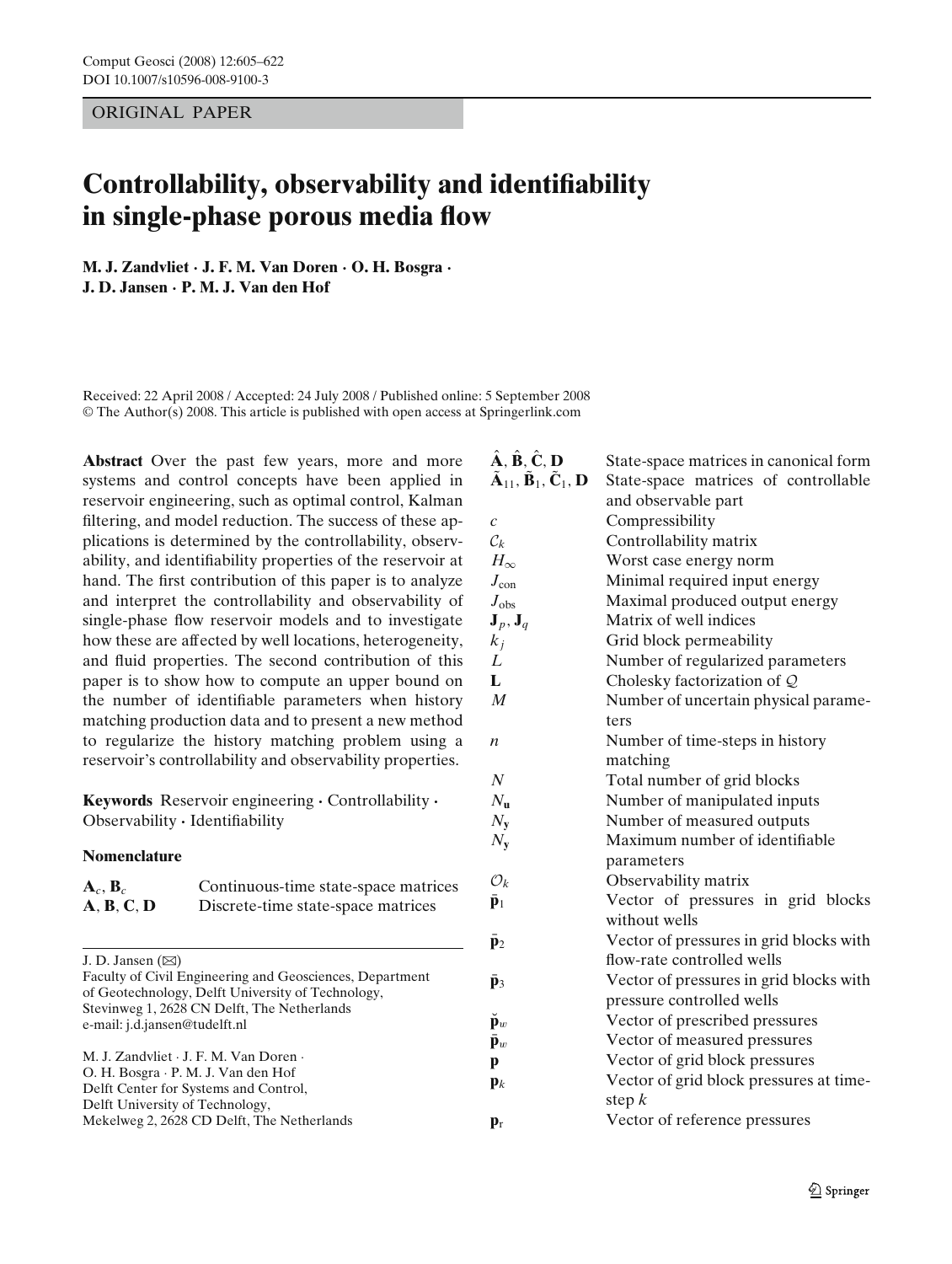| $\hat{\mathbf{p}}_k$      | Transformed vector of grid block pres-   |
|---------------------------|------------------------------------------|
|                           | sures at time-step $k$                   |
| $\mathcal{P}$             | Controllability Gramian                  |
| $\mathcal{Q}$             | <b>Observability Gramian</b>             |
| $\breve{\mathbf{q}}_w$    | Vector of prescribed flow rates          |
| $\bar{\mathbf{q}}_w$      | Vector of measured flow rates            |
| $\bar{t}$                 | Time                                     |
| $\hat{\mathbf{t}}_j$      | $jth$ column of inverse balancing matrix |
| T                         | <b>Transformation matrix</b>             |
| $\mathbf{T}_{bal}$        | Balancing matrix                         |
| $\hat{\mathbf{T}}_{bal}$  | Inverse balancing matrix                 |
| т                         | Transmissibility matrix                  |
| u                         | Vector of manipulated inputs             |
| $\mathbf{u}_k$            | Vector of manipulated inputs at time-    |
|                           | step $k$                                 |
| U                         | Cholesky factorization of $P$            |
| $\bar{V}$                 | History match cost function              |
| $\bar{\mathbf{V}}$        | Accumulation matrix                      |
| $\mathbb{X}^{\text{con}}$ | Controllable subspace                    |
| $\mathbb{X}$ unobs        | Unobservable subspace                    |
| y                         | Vector of measured outputs               |
| $y_k$                     | Vector of measured outputs at time-      |
|                           | step $k$                                 |
| init                      | Initial                                  |
| up                        | Updated                                  |
| α                         | Vector of regularized parameters         |
| $\theta_i$                | Uncertain physical parameter             |
| $\pmb{\theta}$            | Vector of uncertain physical parame-     |
|                           | ters                                     |
| $\epsilon$                | Scaling factor                           |
| λ                         | Eigenvalue                               |
| $\lambda_{\min}$          | Smallest eigenvalue                      |
| $\mu$                     | Viscosity                                |
| $\sigma_k$                | $k^{\text{th}}$ Hankel singular value    |
| $\sigma_{\text{max}}$     | Largest singular value                   |
| $\phi_i$                  | Grid block porosity                      |
| Φ                         | Regularization matrix                    |
| $\Delta t$                | Discretization time-step                 |
|                           |                                          |

# **1 Introduction**

Flow though porous media is often modelled by combining a mass-balance equation with Darcy's law, leading to a set of partial differential equations (PDEs). Subsequently, these PDEs are usually discretized in space by dividing the reservoir into a finite number of grid blocks, the properties of which are assumed to be homogeneous. The time-invariant fluid and geological properties of the resulting reservoir model are called the model parameters, whereas the time-varying pressures and saturations in each grid block are called the states. Using an estimate of the model parameters and

an estimate of the initial state, a reservoir simulator computes the state trajectory that results from a certain choice of the well configuration and associated production settings.

Reservoir simulators are, of course, often used to make predictions of future hydrocarbon production. Moreover, reservoir engineers usually try to optimize the predicted output (e.g., in terms of cumulative oil production after 10 years) over the manipulated inputs (e.g. the well configuration and associated production settings). In order to make these predictions more reliable, reservoir engineers often incorporate observations (e.g., measured production rates) into a reservoir model, for example by adapting the estimate of the initial state and the model parameters such that the model predictions match the observations in a history matching procedure. In short, the success of their efforts is essentially determined by the degree to which a reservoir is controllable and observable.

Two fundamental concepts in systems and control theory are controllability and observability. For a linear system, the so-called controllable subspace is defined as the set of states that can be reached by a suitable choice of the control input. Similarly, the unobservable subspace is defined as the set of states that cannot be distinguished from zero through the measured output. Together, these two concepts determine the behavior from controlled input to measured output. Consequently, investigating a linear system's controllability and observability properties is an important step to understanding it. Although the definitions of controllability and observability for nonlinear systems such as oil and gas reservoirs are more complicated, similar reasoning applies. Another important concept in systems and control theory is identifiability. The parameters in a model are said to be identifiable if they can be uniquely estimated from measured output data by a suitable choice of the control input.

Over the past few years, more and more systems and control concepts have been applied in reservoir engineering. Examples include optimal control, Kalman filtering, and model reduction. In these applications, little attention is paid to understanding the controllability, observability, and identifiability properties of the reservoir at hand. This is surprising since, as mentioned earlier, these properties essentially determine a reservoir's behavior and, thereby, the success of the chosen application. Since the concepts of controllability and observability are more complicated for nonlinear systems and since the nonlinearity of oil and gas reservoirs is mainly due to time-varying saturations in multiphase flow, this paper focuses on single-phase flow (Section [2\)](#page-2-0).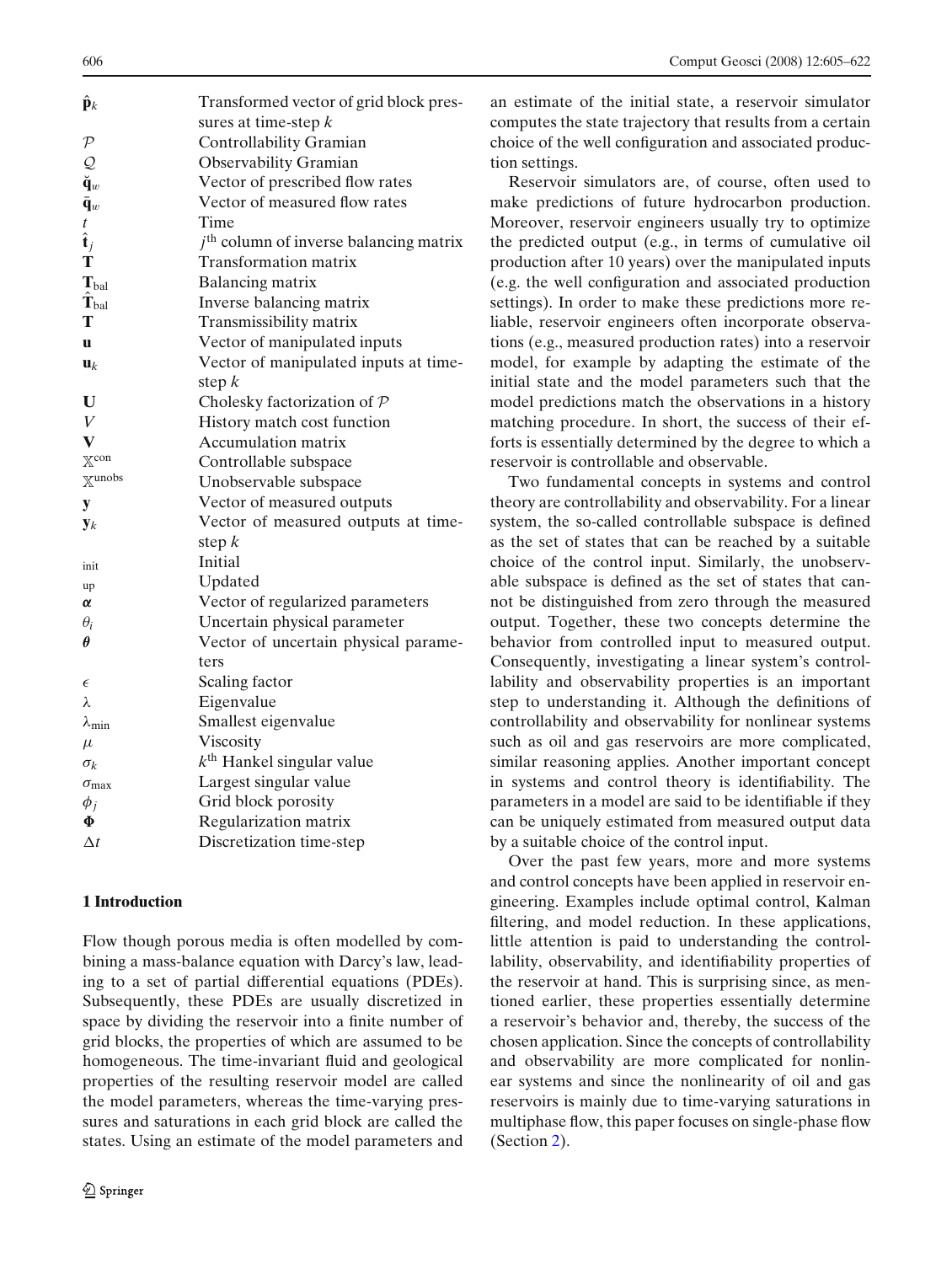<span id="page-2-0"></span>The main contributions of this paper are to:

- 1. Analyze and interpret the controllability and observability of single-phase flow reservoir models and investigate how these are affected by well locations, heterogeneity, and fluid properties (Section [3\)](#page-3-0)
- 2. Show how to compute an upper bound on the number of identifiable parameters in history matching production data
- 3. Present a new method to regularize the history matching problem using a reservoir's controllability and observability properties (Section [4\)](#page-9-0)

#### **2 Single-phase flow equations**

We consider the usual equations for isothermal weakly compressible single-phase flow through porous media, based on conservation of mass and Darcy's law [\[4\]](#page-16-0). Using some form of spatial discretization, such as a finite volume or finite element method, we obtain continuous-time system equations, which can be written in partitioned form as:

$$
\begin{bmatrix}\n\mathbf{V}_{11} & \mathbf{0} & \mathbf{0} \\
\mathbf{0} & \mathbf{V}_{22} & \mathbf{0} \\
\mathbf{0} & \mathbf{0} & \mathbf{V}_{33}\n\end{bmatrix}\n\begin{bmatrix}\n\dot{\bar{\mathbf{p}}}_1 \\
\dot{\bar{\mathbf{p}}}_2 \\
\dot{\bar{\mathbf{p}}}_3\n\end{bmatrix}\n+\n\begin{bmatrix}\n\mathbf{T}_{11} & \mathbf{T}_{12} & \mathbf{T}_{13} \\
\mathbf{T}_{21} & \mathbf{T}_{22} & \mathbf{T}_{23} \\
\mathbf{T}_{31} & \mathbf{T}_{32} & \mathbf{T}_{33} + \mathbf{J}_p\n\end{bmatrix}\n\begin{bmatrix}\n\bar{\mathbf{p}}_1 \\
\bar{\mathbf{p}}_2 \\
\bar{\mathbf{p}}_3\n\end{bmatrix} =\n\begin{bmatrix}\n\mathbf{0} \\
\tilde{\mathbf{q}}_w \\
\mathbf{J}_p\tilde{\mathbf{p}}_w\n\end{bmatrix},
$$
\n(1)

where the diagonal block matrices,  $V_{ii}$ ,  $i = 1, 2, 3$ , are accumulation matrices with entries that depend on the grid block size, grid block porosities, and total compressibility, and the band-diagonal block matrices,  $\mathbf{T}_{ij}$ ,  $i = 1, 2, 3$ ,  $j = 1, 2, 3$ , are transmissibility matrices with entries that depend on the grid block size, grid block permeabilities, and fluid viscosity. The elements of vector  $\mathbf{p}_1$  are the pressures in those grid blocks (elements) that are not penetrated by a well. The elements of  $p_2$  are the pressures in the blocks where the source terms are prescribed well flow rates  $\ddot{\mathbf{q}}_w$ , and those of  $\mathbf{p}_3$ are the pressures in the blocks where the source terms are obtained through prescription of the bottom hole pressures with the aid of a well inflow model

$$
\bar{\mathbf{q}}_w = \mathbf{J}_p \left( \check{\mathbf{p}}_w - \bar{\mathbf{p}}_3 \right),\tag{2}
$$

where  $J_p$  is a diagonal matrix of well indices, the elements of  $\check{\mathbf{p}}_w$  are the prescribed pressures, and the elements of  $\bar{\mathbf{q}}_w$  are the resulting well flow rates. To compute the bottom hole pressures  $\bar{\mathbf{p}}_w$  in the wells where the flow rates have been prescribed, we need an additional diagonal matrix  $J_q$  of well indices such that

$$
\breve{\mathbf{q}}_w = \mathbf{J}_q \left( \bar{\mathbf{p}}_w - \bar{\mathbf{p}}_2 \right). \tag{3}
$$

Equations 2 and 3 can be combined to give

$$
\begin{bmatrix}\n\mathbf{0} \\
\bar{\mathbf{p}}_w \\
\bar{\mathbf{q}}_w\n\end{bmatrix} = \begin{bmatrix}\n0 & 0 & 0 \\
0 & I & 0 \\
0 & 0 & -J_p\n\end{bmatrix} \begin{bmatrix}\n\bar{\mathbf{p}}_1 \\
\bar{\mathbf{p}}_2 \\
\bar{\mathbf{p}}_3\n\end{bmatrix} + \begin{bmatrix}\n0 & 0 & 0 \\
0 & J_q^{-1} & 0 \\
0 & 0 & J_p\n\end{bmatrix} \begin{bmatrix}\n0 \\
\breve{\mathbf{q}}_w \\
\breve{\mathbf{p}}_w\n\end{bmatrix}.
$$
\n(4)

If we define the vectors

$$
\mathbf{p} := \begin{bmatrix} \tilde{\mathbf{p}}_1 \\ \tilde{\mathbf{p}}_2 \\ \tilde{\mathbf{p}}_3 \end{bmatrix} \in \mathbb{R}^N, \quad \mathbf{u} := \begin{bmatrix} \check{\mathbf{q}}_w \\ \check{\mathbf{p}}_w \end{bmatrix} \in \mathbb{R}^{N_{\mathbf{u}}},
$$

$$
\mathbf{y} := \begin{bmatrix} \tilde{\mathbf{p}}_w \\ \tilde{\mathbf{q}}_w \end{bmatrix} \in \mathbb{R}^{N_{\mathbf{y}}},
$$

Equations 1 and 4 can be rewritten as

$$
\dot{\mathbf{p}} = \mathbf{A}_c \mathbf{p} + \mathbf{B}_c \mathbf{u},\tag{5}
$$

$$
y = Cp + Du, \tag{6}
$$

where

$$
\mathbf{A}_{c} = -\begin{bmatrix} \mathbf{V}_{11}^{-1}\mathbf{T}_{11} & \mathbf{V}_{11}^{-1}\mathbf{T}_{12} & \mathbf{V}_{11}^{-1}\mathbf{T}_{13} \\ \mathbf{V}_{22}^{-1}\mathbf{T}_{21} & \mathbf{V}_{22}^{-1}\mathbf{T}_{22} & \mathbf{V}_{22}^{-1}\mathbf{T}_{23} \\ \mathbf{V}_{33}^{-1}\mathbf{T}_{31} & \mathbf{V}_{33}^{-1}\mathbf{T}_{32} & \mathbf{V}_{33}^{-1}(\mathbf{T}_{33} + \mathbf{J}_{p}) \end{bmatrix},
$$

$$
\mathbf{B}_{c} = \begin{bmatrix} \mathbf{0} & \mathbf{0} \\ \mathbf{V}_{22}^{-1} & \mathbf{0} \\ \mathbf{0} & \mathbf{V}_{33}^{-1}\mathbf{J}_{p} \end{bmatrix}, \mathbf{C} = \begin{bmatrix} \mathbf{0} & \mathbf{I} & \mathbf{0} \\ \mathbf{0} & \mathbf{0} & -\mathbf{J}_{p} \end{bmatrix},
$$

$$
\mathbf{D} = \begin{bmatrix} \mathbf{J}_{q}^{-1} & \mathbf{0} \\ \mathbf{0} & \mathbf{J}_{p} \end{bmatrix}.
$$

Equations 5 and 6 are the standard continuous-time linear time-invariant state space equations as used in the systems and control literature. The matrices  $\mathbf{A}_c$ ,  $\mathbf{B}_c$ , **C**, and **D** are often referred to as the *system matrix*, the *input matrix*, the *output matrix*, and the *direct throughput matrix*, and the vectors **u**, **p**, and **y** as the *input vector*, the *state vector*, and the *output vector*, respectively. Using an explicit time discretization, Eqs. 5 and 6 can be rewritten in discrete-time form as

$$
\mathbf{p}_{k+1} = \mathbf{A}\mathbf{p}_k + \mathbf{B}\mathbf{u}_k, \tag{7}
$$

$$
\mathbf{y}_k = \mathbf{C} \mathbf{p}_k + \mathbf{D} \mathbf{u}_k, \tag{8}
$$

where  $\mathbf{A} = (\mathbf{I} + \Delta t \mathbf{A}_c)$  and  $\mathbf{B} = \Delta t \mathbf{B}_c$ . We apply the usual notation  $\mathbf{p}_k$  to indicate  $\mathbf{p}(k\Delta t)$ , where the subscript *k* is the time step counter or discrete time. The discretization time step is set to

$$
\Delta t = 0.5 / |\lambda_{\min} (\mathbf{A}_c)| \,, \tag{9}
$$

where  $\lambda_{\min}$  represents the most negative eigenvalue. This leads to quite small time steps and is referred to as the so-called Nyquist–Shannon sampling time needed to accurately capture all of the dynamics in Eq. 5—see [\[3](#page-16-0)].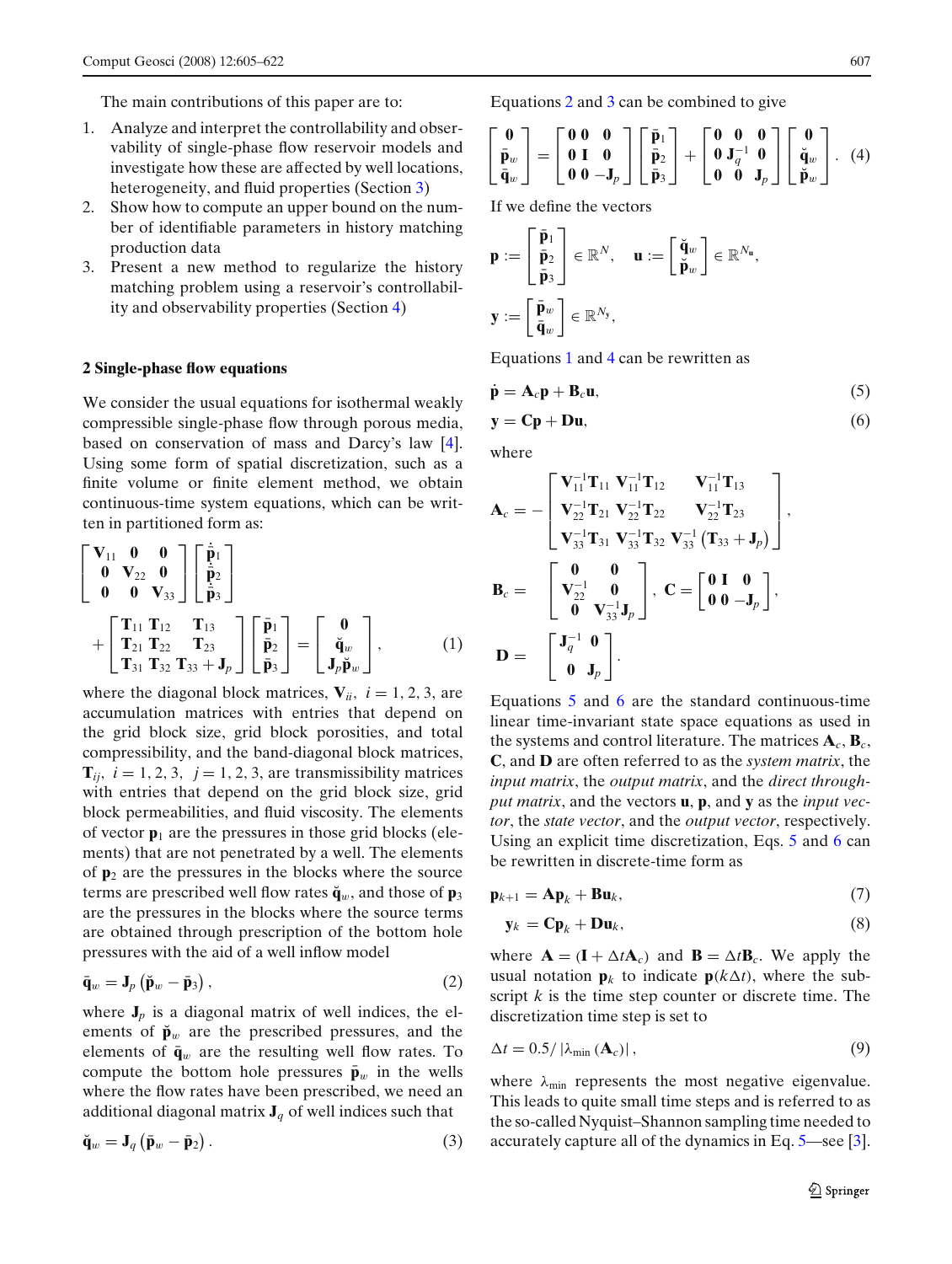<span id="page-3-0"></span>In the following, we show how the controllability and observability of the pressures throughout the reservoir model are determined by the matrix pairs (**A**, **B**) and (**A**, **C**), respectively. We stress, however, that both the theory and results that follow do not depend on implicit or explicit time discretization or on the particular value of the discretization time-step  $\Delta t$ , and also apply to the continuous-time case.

# **3 Controllability and observability**

The material treated in this section was pioneered by [\[16](#page-16-0), [24,](#page-17-0) [29\]](#page-17-0), and is usually included in any advanced course on systems and control. The reader is referred to these works or, for example, the textbooks [\[2,](#page-16-0) [12](#page-16-0)] for details and proofs.

#### 3.1 Controllability and observability

For a system (Eqs.  $7-8$ ) with  $N_u$  control inputs (i.e., controlled flow rates or bottom-hole pressures) and *N***<sup>y</sup>** outputs (i.e., measured flow rates or bottom-hole pressures), the controllability matrix  $C_k$  and observability matrix  $\mathcal{O}_k$  are defined as follows:

$$
\mathcal{C}_k(\mathbf{A}, \mathbf{B}) := \left[ \mathbf{B} \mathbf{A} \mathbf{B} \mathbf{A}^2 \mathbf{B} \dots \mathbf{A}^{k-1} \mathbf{B} \right],\tag{10}
$$

$$
\mathcal{O}_{k}(\mathbf{C}, \mathbf{A}) := \begin{bmatrix} \mathbf{C} \\ \mathbf{C}\mathbf{A} \\ \mathbf{C}\mathbf{A}^{2} \\ \vdots \\ \mathbf{C}\mathbf{A}^{k-1} \end{bmatrix} .
$$
 (11)

By the so-called Cayley–Hamilton theorem, the rank of  $\mathcal{C}_{\infty}$  and its image are determined by, at most, the first  $N \times N_u$  columns, where *N* is the state dimension. In other words, im( $\mathcal{C}_{\infty}$ ) = im( $\mathcal{C}_N$ )  $\subset \mathbb{R}^N$ . Similarly, the rank of  $\mathcal{O}_{\infty}$  and its kernel are determined by, at most, the first  $N \times N_v$  rows. In other words, ker( $\mathcal{O}_{\infty}$ ) = ker( $\mathcal{O}_N$ ) ⊂  $\mathbb{R}^N$ .

Given initial condition

$$
\mathbf{p}_0 = \bar{\mathbf{p}}_0,\tag{12}
$$

it follows from Eqs. [7–8](#page-2-0) that

$$
\mathbf{p}_n = \mathbf{A}^n \bar{\mathbf{p}}_0 + \sum_{k=0}^{n-1} \mathbf{A}^{n-k-1} \mathbf{B} \mathbf{u}_k.
$$
 (13)

It is clear by inspection of Eq. 13, together with the previous remark on the image of  $\mathcal{C}_N$ , that  $\mathbf{p}_k$  is a linear combination of the columns of  $C_N$ , together with a  $\mathbf{p}_0$ -dependent term. Consequently, if  $\mathcal{C}_N$  has full rank, then  $\text{im}(\mathcal{C}_N) = \mathbb{R}^N$ , and any  $\mathbf{p}_N$  can be reached by a suitable choice of  $\{u_0, \ldots, u_{N-1}\}$ . This is why a linear system of the form Eqs.  $7-8$  is called controllable<sup>1</sup> if its controllability matrix  $C_N$  has full rank (i.e., rank *N*). If rank  $(C_N)$  < *N*, then

$$
\mathbb{X}^{\text{con}} := \text{im}(\mathcal{C}_N(\mathbf{A}, \mathbf{B})) \subset \mathbb{R}^N \tag{14}
$$

is often referred to as the controllable subspace and consists of the states that can be reached by suitable choice of the control.

It is clear by inspection of Eqs.  $13$  and [8](#page-2-0) that  $y_k$ equals  $CA<sup>k</sup>$ **p**<sup> $0$ </sup> plus a control-dependent term, which we assume known. Consequently, if  $\mathcal{O}_N$  has full rank, then  $\ker(\mathcal{O}_N) = \emptyset$  (empty) and any  $\bar{\mathbf{p}}_0$  can be distinguished from zero through the measured output  ${\bf y}_0, \ldots, {\bf y}_{N-1}$ . This is why a linear system of the form Eqs. [7–8](#page-2-0) is called observable if its observability matrix  $\mathcal{O}_N$  has full rank. If rank  $(\mathcal{O}_N) < N$ , then

$$
\mathbb{X}^{\text{unobs}} := \text{ker}(\mathcal{O}_N(\mathbf{C}, \mathbf{A})) \subset \mathbb{R}^N \tag{15}
$$

is often referred to as the unobservable subspace and consists of the states that cannot be distinguished from zero through the measured output.

From Eq. 13, it appears that the pressures can become unbounded if **A** has an eigenvalue whose magnitude or absolute value is strictly larger than one. It turns out that if at least one well is controlled by its bottomhole pressure, **A** has eigenvalues strictly smaller than one. This is quite intuitive, as increased reservoir pressure through injected water then automatically leads to increased production, which would not be the case if the flow rates of all the other wells are set to zero.

Strictly speaking, all of the states in  $\mathbb{X}^{\text{con}}$  can be reached provided that there are no bounds on the manipulated input (i.e., the bottom-hole pressures). Similarly, all of the states not in  $\mathbb{X}^{\text{unobs}}$  can, strictly speaking, be distinguished from zero provided that there are no bounds on the accuracy of the measured output (i.e., the flow meters). In practice, neither is realistic. However, there are elements of  $\mathbb{X}^{\text{con}}$  that require significantly more energy<sup>2</sup> in terms of

$$
\sum_{k=0}^{\infty}\mathbf{u}_k^T\mathbf{u}_k
$$

<sup>&</sup>lt;sup>1</sup>Under these conditions, the system is actually called reachable in the systems and control literature, which is equivalent to controllable if **A** is nonsingular. Since **A** is nonsingular throughout this paper, we stick to the term controllable.

<sup>&</sup>lt;sup>2</sup>The term "energy" is used loosely here, motivated by the fact that energy can often be written as a quadratic form (e.g., kinetic energy as a function of squared velocity). A more precise term is the squared  $l_2$  norm of the input.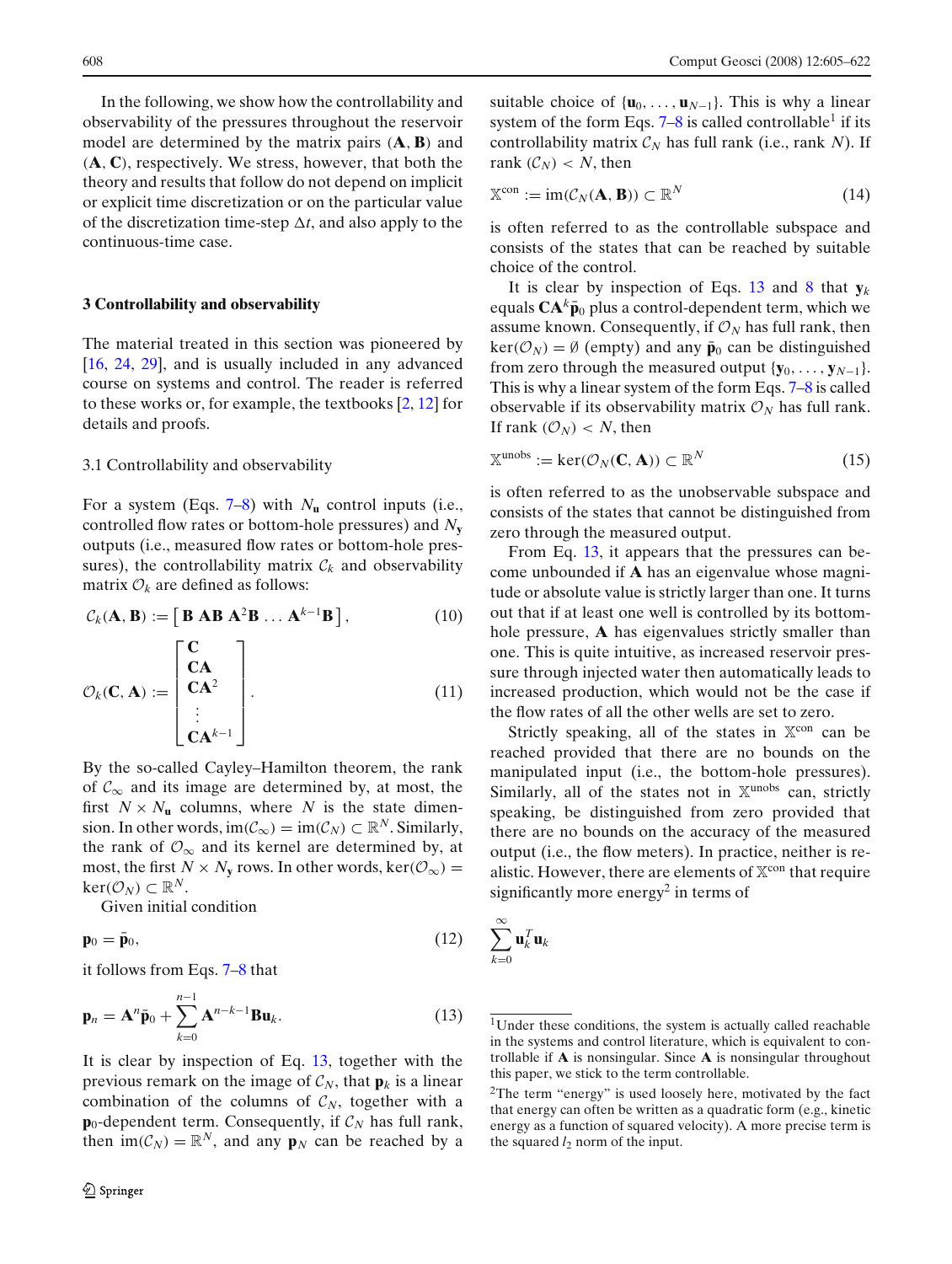<span id="page-4-0"></span>to be reached than others. Similarly, there are elements not in Xunobs that produce significantly more energy in terms of

$$
\sum_{k=0}^{\infty} \mathbf{y}_k^T \mathbf{y}_k
$$

when observed than others. To quantify this, the socalled controllability Gramian  $P$  and the observability Gramian Q are defined as follows:

$$
\mathcal{P} := \mathcal{C}_{\infty}(\mathbf{A}, \mathbf{B}) \mathcal{C}_{\infty}^T(\mathbf{A}, \mathbf{B}) = \sum_{k=0}^{\infty} \mathbf{A}^k \mathbf{B} \mathbf{B}^T (\mathbf{A}^T)^k, \qquad (16)
$$

$$
Q := \mathcal{O}_{\infty}^T(\mathbf{C}, \mathbf{A}) \mathcal{O}_{\infty}(\mathbf{C}, \mathbf{A}) = \sum_{k=0}^{\infty} (\mathbf{A}^T)^k \mathbf{C}^T \mathbf{C} \mathbf{A}^k.
$$
 (17)

These can be computed by solving the so-called discrete-time Lyapunov (or Stein) equations

$$
\mathbf{A}\mathcal{P}\mathbf{A}^T + \mathbf{B}\mathbf{B}^T = \mathcal{P},\tag{18}
$$

$$
\mathbf{A}^T \mathcal{Q} \mathbf{A} + \mathbf{C}^T \mathbf{C} = \mathcal{Q},\tag{19}
$$

as can be seen by substituting Eqs. 16–17 into Eqs. 18– 19 and using the fact that  $A^k \to 0$  for  $k \to \infty$  since the eigenvalues of **A** are strictly smaller than one. Note that  $\text{im}(\mathcal{C}_N) = \text{im}(\mathcal{P})$  and  $\text{ker}(\mathcal{O}_N) = \text{ker}(\mathcal{Q})$ .

Consider a reference state  $\mathbf{p}_r \in \mathbb{R}^N$ . In [\[16\]](#page-16-0), it is shown that the minimal energy  $J_{\text{con}}$  required to steer the state from  $\mathbf{0}$  to  $\mathbf{p}_r$  is<sup>3</sup>

$$
J_{\rm con}(\mathbf{p}_r) = \mathbf{p}_r^T \mathcal{P}^{-1} \mathbf{p}_r,\tag{20}
$$

and that the maximal energy *J*obs produced by observing the output of the system whose initial state is given by  $\mathbf{p}_r$  is

$$
J_{\text{obs}}(\mathbf{p}_r) = \mathbf{p}_r^T \mathcal{Q} \mathbf{p}_r. \tag{21}
$$

This means that the elements in  $X^{con}$  that require the most energy to reach have a significant component in the span of the eigenvectors of  $P$  corresponding to small (absolute) eigenvalues. Similarly, the elements not in  $\mathbb{X}^{\text{unobs}}$  that produce the least energy when observed have a significant component in the span of the eigenvectors of  $Q$  corresponding to small (absolute) eigenvalues.

The controllability and observability Gramians, however, are coordinate-dependent, meaning that the energy required/produced to reach/observe reference states depends on the particular choice of coordinates (e.g., the grid block numbering). This can be seen

by considering a linear combination of the original pressures

$$
\hat{\mathbf{p}}_k = \mathbf{T} \mathbf{p}_k,\tag{22}
$$

with  $\mathbf{T} \in \mathbb{R}^{N \times N}$  nonsingular. The dynamics of  $\hat{\mathbf{p}}_k$  are given by

$$
\hat{\mathbf{p}}_{k+1} = \underbrace{\mathbf{T} \mathbf{A} \mathbf{T}^{-1}}_{=: \tilde{\mathbf{A}}} \hat{\mathbf{p}} + \underbrace{\mathbf{T} \mathbf{B}}_{=: \tilde{\mathbf{B}}} \mathbf{u}_k, \tag{23}
$$

$$
\mathbf{y}_k = \underbrace{\mathbf{C}\mathbf{T}^{-1}}_{=: \tilde{\mathbf{C}}} \hat{\mathbf{p}}_k + \mathbf{D}\mathbf{u}_k. \tag{24}
$$

The associated Gramians  $\tilde{P}$  and  $\tilde{Q}$  satisfy

$$
\tilde{\mathcal{P}} = \mathbf{T} \mathcal{P} \mathbf{T}^T, \ \tilde{\mathcal{Q}} = \mathbf{T}^{-T} \mathcal{Q} \mathbf{T}^{-1} \ \Rightarrow \ \tilde{\mathcal{P}} \tilde{\mathcal{Q}} = \mathbf{T} \mathcal{P} \mathcal{Q} \mathbf{T}^{-1}.
$$

In other words, by choosing a transformation such that a particular reference state is easier to reach simultaneously makes it harder to observe, and vice versa. Although the Gramians themselves are coordinatedependent, the eigenvalues of their product are not. The latter are called the Hankel singular values

$$
\sigma_k := \sqrt{\lambda_k(\mathcal{P}\mathcal{Q})}, \quad k = 1, \dots, N,\tag{25}
$$

and, being coordinate independent, are input–output system invariants.

# 3.2 Balancing and truncation

We can find a coordinate transformation such that the Gramians  $\tilde{P}$  and  $\tilde{Q}$  are equal, diagonal, and nonnegative. By computing a Cholesky factorization of  $P =$  $UU<sup>T</sup>$  and  $Q = LL<sup>T</sup>$  and a singular value decomposition of  $U^{T}L = Z\Sigma Y^{T}$ , it can be shown that setting

$$
\mathbf{T} = \underbrace{\boldsymbol{\Sigma}^{-1/2} \mathbf{Y}^T \mathbf{L}^T}_{=: \mathbf{T}_{\text{bal}}} \quad \text{and} \quad \mathbf{T}^{-1} = \underbrace{\mathbf{U} \mathbf{Z} \boldsymbol{\Sigma}^{-1/2}}_{=: \mathbf{T}_{\text{bal}}} \tag{26}
$$

leads to

$$
\tilde{\mathcal{P}} = \tilde{\mathcal{Q}} = \Sigma = \text{diag}(\sigma_1, \dots, \sigma_N), \qquad (27)
$$

where  $\sigma_1 \geq \sigma_2 \geq \ldots \geq \sigma_N$ . **T**<sub>bal</sub> is called a balancing transformation matrix. Note that because in the balanced coordinates  $\tilde{\mathcal{P}} = \tilde{\mathcal{Q}}$ , states are equally difficult to reach as observe. In the original coordinates, this means that, letting  $\hat{\mathbf{t}}_j$  denote the *j*<sup>th</sup> column of  $\mathbf{T}_{bal}^{-1}$ , we have

$$
J_{\rm con}(\hat{\mathbf{t}}_j) = 1/\sigma_j \quad \text{and} \quad J_{\rm obs}(\hat{\mathbf{t}}_j) = \sigma_j.
$$

It is important to note that the  $k<sup>th</sup>$  Hankel singular value  $\sigma_k$  can be interpreted as the energy contribution of the  $k^{\text{th}}$  component of the balanced state  $\hat{p}_k$  to the input– output behavior of the system. If the Hankel singular values decrease rapidly, we can therefore conclude that most of the input–output behavior is determined by the first few balanced states. In fact, it can be shown that

<sup>&</sup>lt;sup>3</sup>Assuming  $\mathcal{P}^{-1}$  exist, which holds if the system is controllable.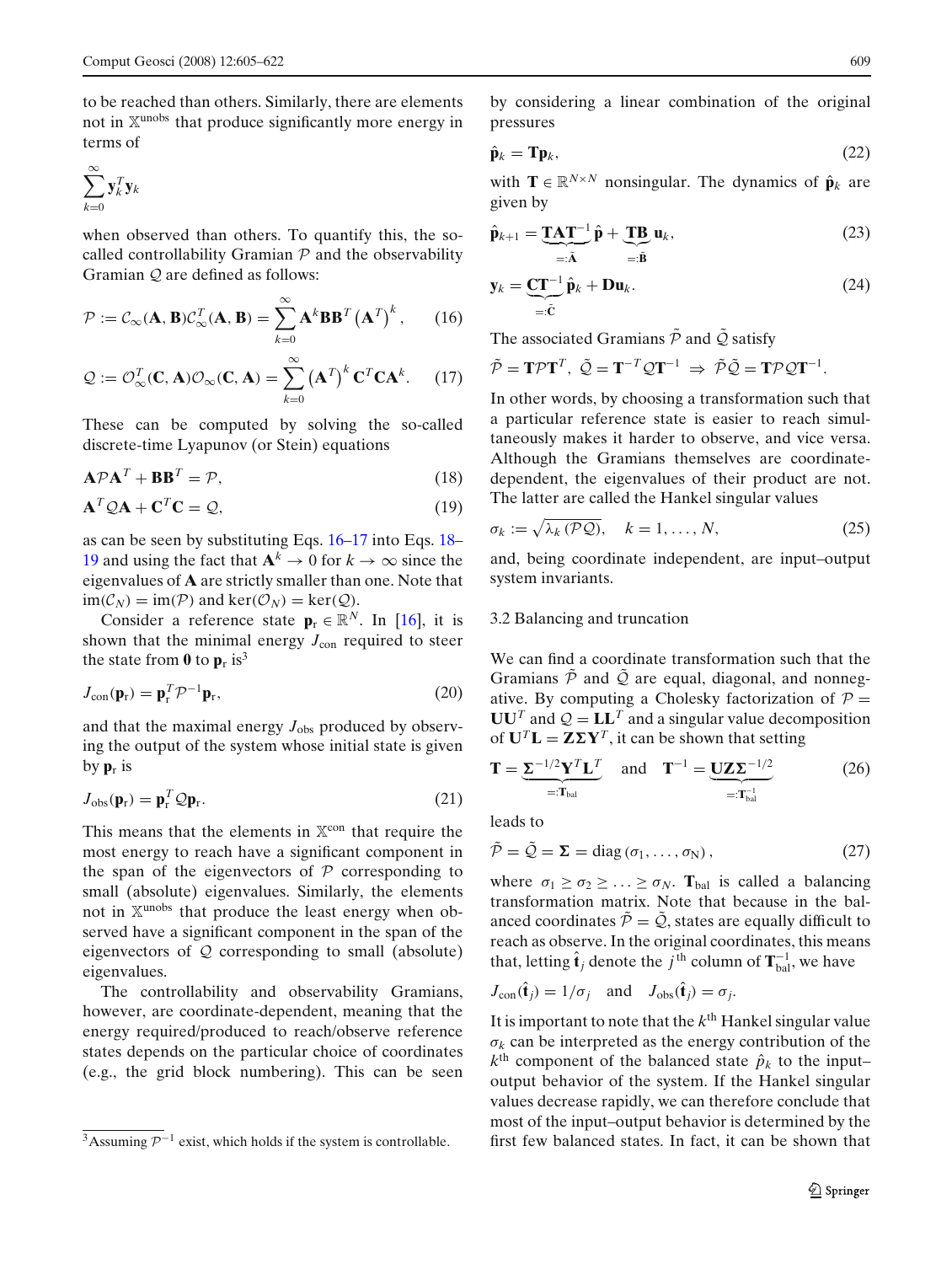<span id="page-5-0"></span>eliminating (or truncating) the last  $N - k$  components of the balanced state leads to a reduced  $k<sup>th</sup>$  order approximation of the full  $N<sup>th</sup>$  order system for which the error in input–output behavior, measured in terms of the worst-case energy norm (i.e., the so-called  $\mathcal{H}_{\infty}$ norm), is given by

 $2(\sigma_{k+1} + \ldots + \sigma_N),$ 

or twice the sum of the deleted *N* − *k* Hankel singular values.

In the following sections, this type of model reduction is not actually applied to reservoir models (as done in  $[15, 19, 28]$  $[15, 19, 28]$  $[15, 19, 28]$  $[15, 19, 28]$  $[15, 19, 28]$  $[15, 19, 28]$ . We merely point out that we can analyze when a high-order model in fact behaves like a loworder one. Moreover, we can distinguish between those linear combinations of the pressures that contribute to the input–output behavior and those that do not. In the section that follows, the controllability and observability properties of single-phase flow reservoir models are analyzed and interpreted, and it is shown how these are affected by well locations, heterogeneity, and fluid properties.

# 3.3 Example 1: homogeneous permeability

Consider a 2D homogeneous reservoir containing one phase and modeled as in the previous section. The model has  $21 \times 21 \times 1$  grid blocks of  $10m \times 10m \times$ 10m. The absolute permeability is 10 mDarcy. The porosity is chosen constant in every grid block and is given by  $\phi = 0.20$ . The fluid compressibility is  $c =$  $10^{-10}$  Pa<sup>-1</sup> and viscosity  $\mu = 10^{-3}$  Pa s. There are five wells configured in a standard five-spot pattern depicted in Fig. 1. Wells 1, 3, 5, and 4 are production or injection wells. In wells 1, 3, and 5, we can control the bottom-hole pressure; in well 4, the flow rate. Wells 1, 3, 5, and 2 have pressure gauges or flow meters. In wells 1, 3, and 5, we can measure the flow rate; in well 2 (a nonproducing or injecting well), the bottomhole pressure. The well indices are computed using a Peaceman model with a wellbore radius  $r_w = 0.1$  m and skin factor  $S = 0$ .

The matrices **A**, **B**, **C**, and **D** are computed as in Section [2](#page-2-0) with a discretization time step given by Eq. [9,](#page-2-0) which, in this example, leads to  $\Delta t = 1.2$  s. In this particular example, the nonzero entries in **C** corresponding to the flow rate measurements (i.e., the well indices of wells 1, 3, and 5) are in the order of  $10^{-8}$ : much smaller than the nonzero entry in **C** corresponding to the pressure measurement in well 2, which is equal to 1. This is problematic because the previously discussed energy produced by observing pressures in well 2 (in  $[Pa]^2$ ) will then generally be much larger than the energy produced by observing flow rates in



**Fig. 1** Well locations: wells 1, 3, and 5 are bottom-hole pressure controlled production or injection wells containing a flow meter (*circled crosses*), well 4 is a flow rate controlled production or injection well without a pressure gauge (*open circle*), and well 2 is an observation well containing a pressure gauge (*cross*)

wells 1, 3, and 5 (in  $[m^3/s]^2$ ). In the following examples, the nonzero entry in **C** corresponding to the pressure measurement is therefore scaled to the well index of well 2. Similarly, the nonzero entries in **B**, corresponding to the bottom-hole pressure-controlled wells (i.e., wells 1, 3, and 5), are much smaller than the nonzero entry in **B** corresponding to the flow rate controlled well (i.e., well 4). In the following examples, the nonzero entry in **B** corresponding to the flow rate controlled well is therefore scaled to the well index of well 4. Subsequently, all of the matrices discussed in the previous section (e.g., Gramians, Hankel singular values, balancing transformation) are computed using the MATLAB functions gram and balreal.

The Hankel singular values, depicted on a logarithmic scale in Fig. [2,](#page-6-0) decrease very rapidly. This is in line with earlier results from  $[15, 19, 28]$  $[15, 19, 28]$  $[15, 19, 28]$  $[15, 19, 28]$  $[15, 19, 28]$  and means that the 441th order reservoir model behaves like a model of much lower order.

The eigenvectors corresponding to the three largest absolute eigenvalues of the Gramians  $P$  and  $Q$ , as well as the first three columns of the inverse balancing matrix  $T_{bal}^{-1}$ , are depicted in Fig. [3.](#page-6-0) In each of the plots, the vector under consideration is projected onto the model grid. Since each component of the state relates to the pressure in a specific grid block, and thereby a specific physical location, this projection allows us to interpret how the reservoir model's controllability and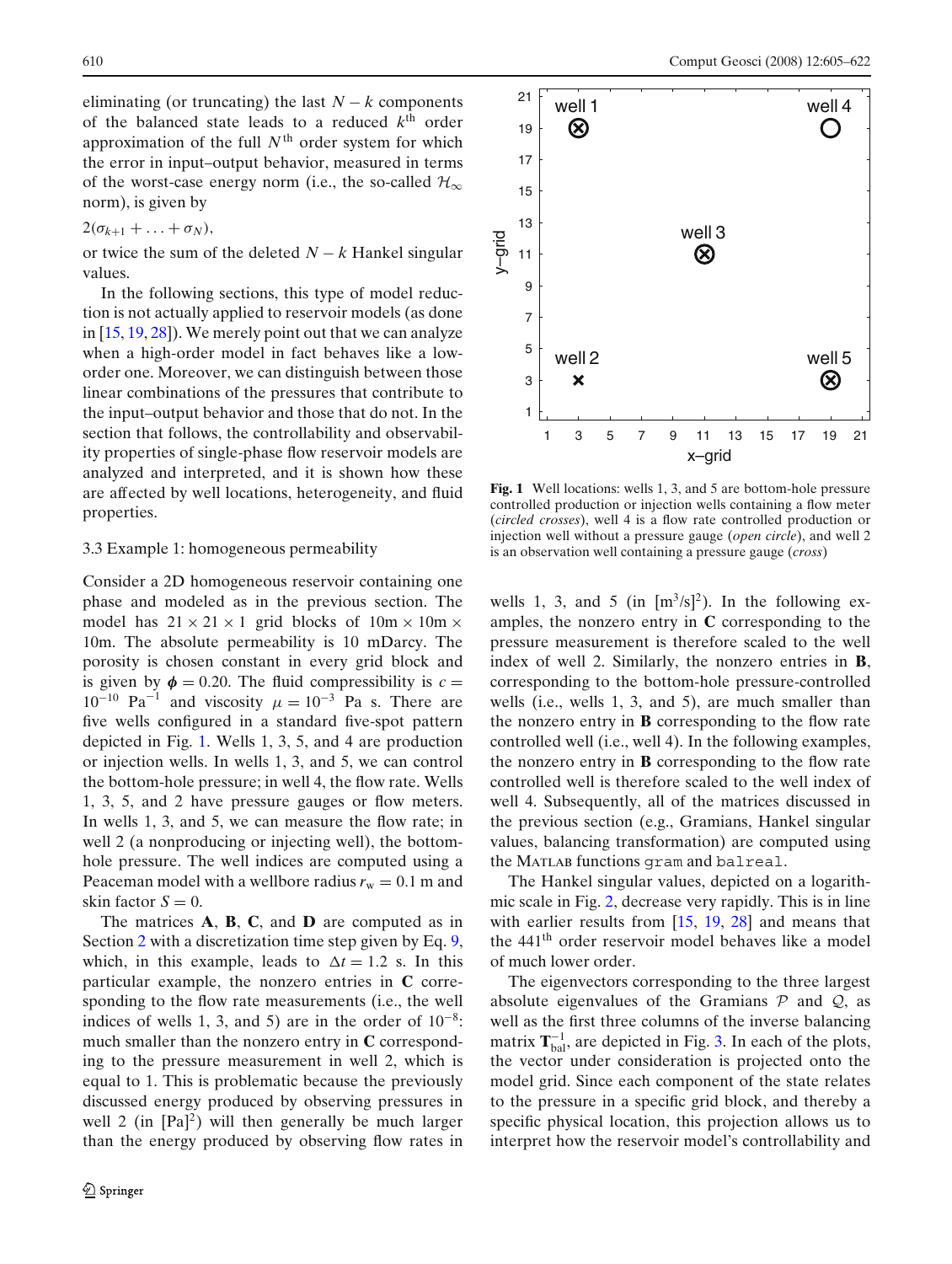<span id="page-6-0"></span>

observability properties vary over space. Note that the scales of these plots differ and that the nonzero areas are of particular interest, as these represent areas where reference pressures are controllable and/or observable.

Since the observation well (well 2 in Fig. [1\)](#page-5-0) is the only well that does not appear as a nonzero area in the plots of the controllability Gramian, we conclude that reference pressures in areas near production or injection wells require the least energy to reach. Similarly, since the production well without any measurement (well 4 in Fig. [1\)](#page-5-0) is the only well that does not appear as a nonzero area in the plots of the observability Gramian, we conclude that reference pressures in areas near wells with flow meters or pressure gauges produce the most energy when observed. In short, pressures near wells in which we can control the flow rate or bottom-hole pressure are controllable, whereas pressures near wells in which we can measure the flow rate or bottom-hole pressure are observable. Since a column  $\hat{\mathbf{t}}_j$  of the inverse balancing matrix  $\mathbf{T}_{\text{bal}}^{-1}$  represents a state (i.e., a vector of pressures) that is equally difficult to reach as observe, it makes sense that particularly the wells in which we can control *and* observe (wells 1, 3 and 5 in Fig. [1\)](#page-5-0) appear as nonzero areas in the plots of  $\mathbf{T}_{bal}^{-1}$ .

*Remark* It is important to mention that the previously mentioned scalings of the entry in **C** corresponding to the pressure measurement in well 2 and entry in **B** corresponding to the flow-rate controlled well 4

**Fig. 3** Eigenvectors corresponding to 3 largest absolute eigenvalues of controllability Gramian P (*top row*), observability Gramian Q (*middle row*), and first 3 columns of inverse transformation matrix **T**−<sup>1</sup> bal (*bottom row*) projected onto model grid for homogeneous example

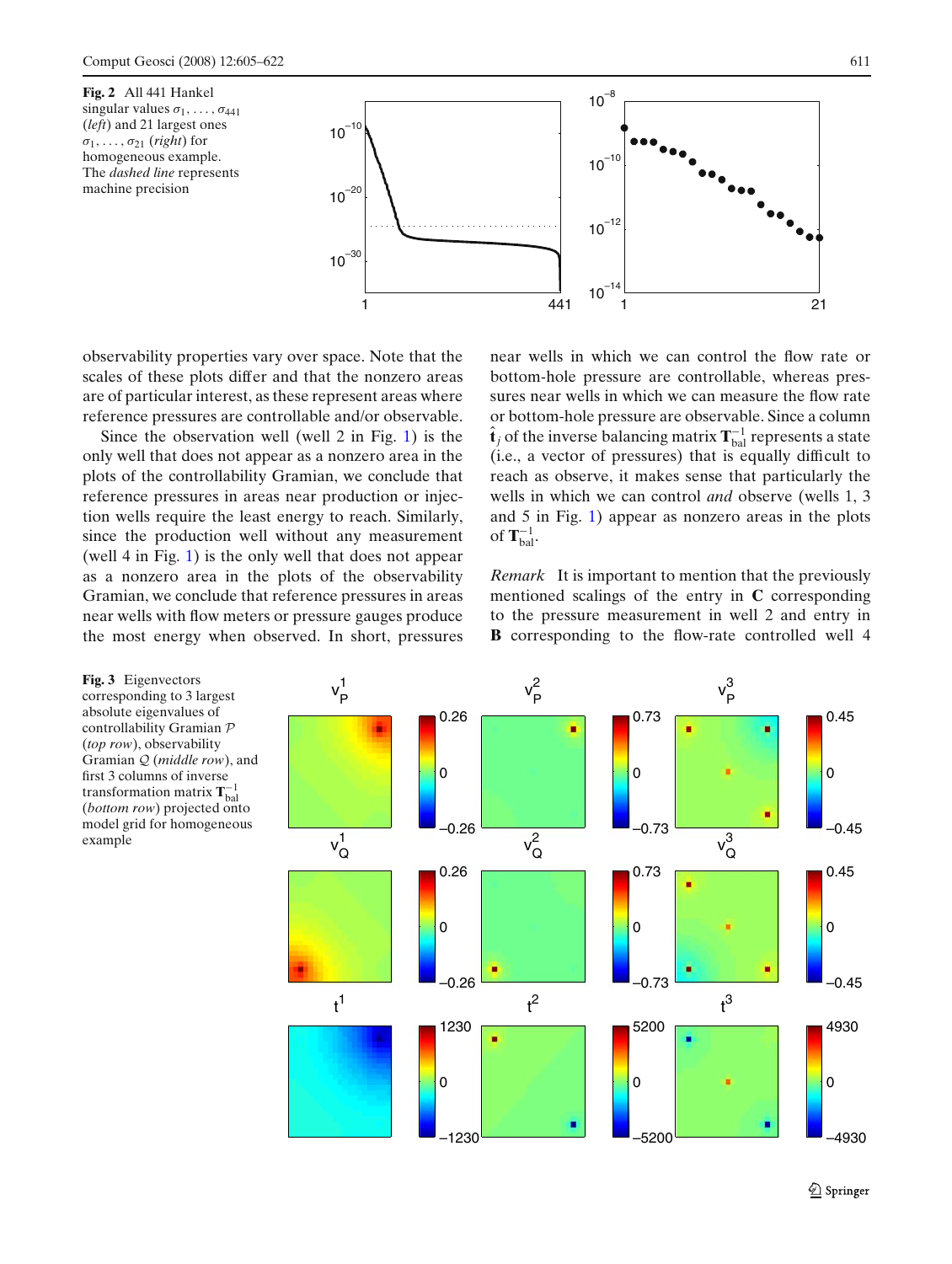<span id="page-7-0"></span>

**Fig. 4** Heterogeneous permeability

have a large influence on Fig. [3.](#page-6-0) For example, smaller scaling factors (i.e., smaller entries in **B** and **C**) make the nonzero areas surrounding wells 2 and 4 in Fig. [3](#page-6-0) less pronounced. Recall that the main reason for these scalings is that "energy" in  $[Pa]^2$  will generally be much larger than in [m<sup>3</sup>/s]<sup>2</sup>. Therefore, if in *each* well, the bottom-hole pressure is controlled and the flow rate is measured (and "required energy" is thereby consistently in [Pa<sup>2</sup>] while "produced energy" is consistently in  $[m^3/s]^2$ , then these scalings are no longer necessary.

#### 3.4 Example 2: heterogeneous permeability

Consider the same reservoir model as in the previous example, but with a high permeability zone of 1,000 mDarcy in the northwest corner, a low permeability zone of 10 mDarcy in the southeast corner, and a permeability of 100 mDarcy throughout the rest of the reservoir—see Fig. 4. The discretization time step  $\Delta t$  is still given by Eq. [9](#page-2-0) and its value is therefore different from before, namely,  $\Delta t = 0.013$  s.

The results are similar to the homogeneous example. The Hankel singular values, depicted in Fig. 5, decrease very rapidly. As before, this indicates that the 441th-order reservoir model behaves like a model of much lower order.

The eigenvectors corresponding to the three largest absolute eigenvalues of the Gramians  $P$  and  $Q$ , as well as the first three columns of  $T_{bal}^{-1}$ , are depicted in Fig. [6.](#page-8-0) Contrary to Fig. [3,](#page-6-0) only the production well in the high permeable zone (well 1 in Fig. [1\)](#page-5-0) appears as a nonzero area in the plots of the controllability Gramian. From this, we conclude that reference pressures in areas near production wells in high permeable zones require the least energy to reach. Contrary to Fig. [3,](#page-6-0) only the well with a measurement in the high permeable zone (well 1 Fig. [1\)](#page-5-0) appears as a nonzero area in the plots of the observability Gramian. From this, we conclude that reference pressures in areas near observation wells in high permeable zones produce the most energy when observed. The following section shows how these results depend on the physical reservoir parameters, the time discretization, and the spatial discretization.

#### 3.5 Effect of physical reservoir parameters

Recall that the matrices **A** and **B** in Eq. [7](#page-2-0) are given by:

$$
\mathbf{A} = I + \mathbf{A}_c \Delta t, \quad \mathbf{B} = \mathbf{B}_c \Delta t.
$$

It can be shown that scaling the value of

- compressibility *c* to  $(1/\epsilon)c$ , or
- the entire porosity field  $\lceil \phi_1 \dots \phi_N \rceil$  to  $(1/\epsilon) [\phi_1 \dots \phi_N],$  or
- viscosity  $\mu$  to  $(1/\epsilon)\mu$ , or
- $-$  the *entire* permeability field  $\begin{bmatrix} k_1 \ldots k_N \end{bmatrix}$  to  $\epsilon \begin{bmatrix} k_1 \dots k_N \end{bmatrix}$

for some constant value  $\epsilon > 0$  leads to

$$
\mathbf{A} = I + \epsilon \mathbf{A}_c \Delta t, \quad \mathbf{B} = \epsilon \mathbf{B}_c \Delta t.
$$

**Fig. 5** All 441 Hankel singular values  $\sigma_1, \ldots, \sigma_{441}$ (*left*) and 21 largest ones  $\sigma_1, \ldots, \sigma_{21}$  (*right*) for heterogeneous example. The *dashed line* represents machine precision

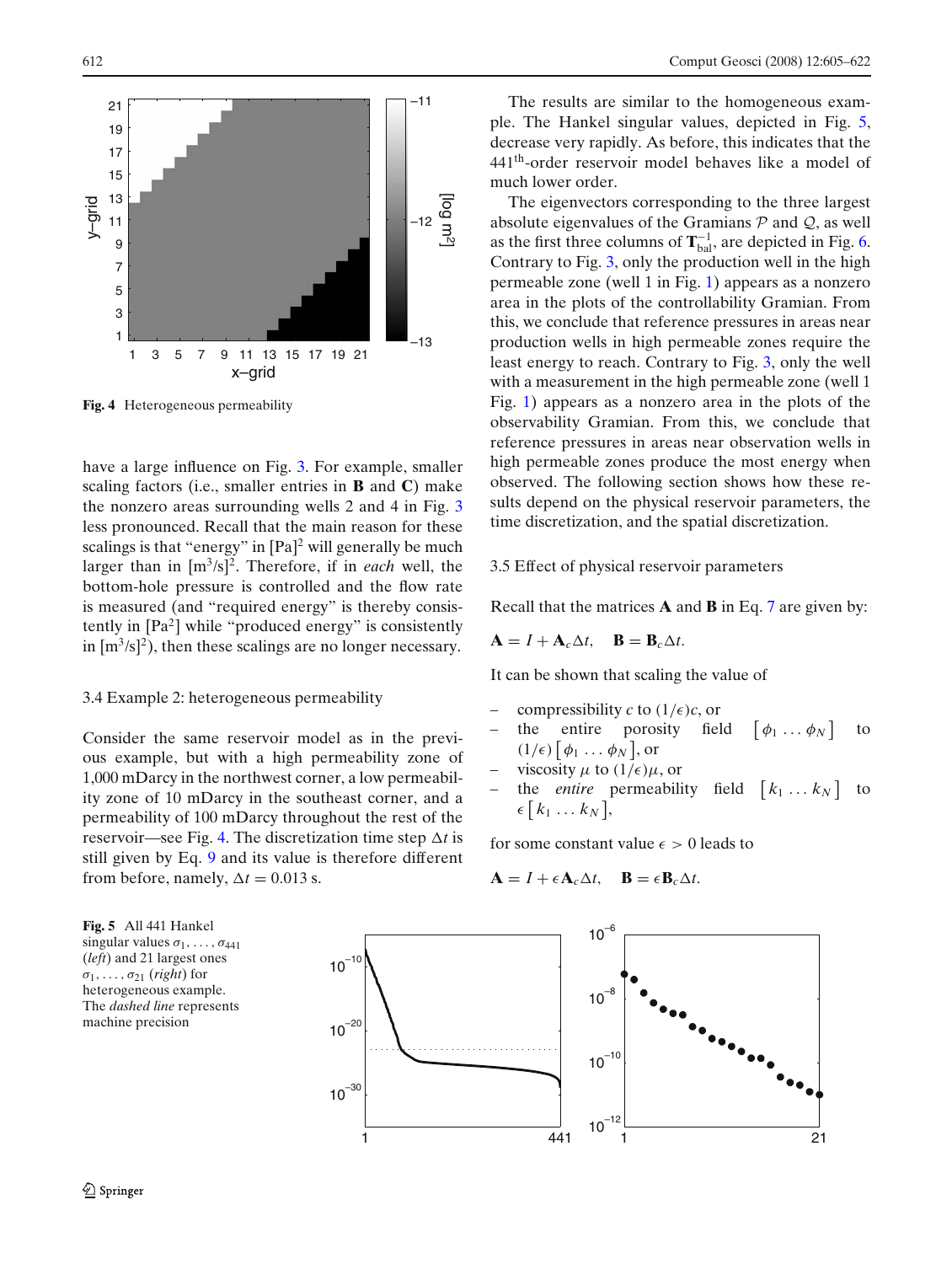<span id="page-8-0"></span>



In other words, scaling the above mentioned physical parameters by  $\epsilon$  has the same effect on **A** and **B** as scaling the discretization time step  $\Delta t$  by  $\epsilon$ . Furthermore, it can be shown that, for the viscosity or the entire permeability, this also leads to a scaling of the values of **C** and **D** in Eq. [8](#page-2-0) to  $\epsilon C$  and  $\epsilon D$ , respectively. Note that in case only certain grid block permeability values are scaled and not the *entire* permeability field, there can be an effect on the controllability and observability properties.

It is important to note that the dynamics of the discrete-time reservoir model Eqs. [7–8](#page-2-0) are unaffected by scaling  $\Delta t$ , provided that  $\epsilon \Delta t$  is still smaller than the value given by Eq.  $9<sup>4</sup>$  In fact, the results obtained in this section (in terms of Hankel singular values and spatial variation of controllability and observability properties) using the original continuous-time matrices  $(A_c, B_c)$  are virtually the same. This therefore also holds for the compressibility and porosity scalings mentioned above. The viscosity and permeability scalings, on the other hand, also influence **C**, leading to a scaling of the Hankel singular values  $[\sigma_1 \dots \sigma_N]$  in Eq. [25](#page-4-0) to  $\epsilon [\sigma_1 \ldots \sigma_N].$ 

The spatial discretization also does not have a significant influence on the results: the spatial patterns depicted in Figs. [3](#page-6-0) and 6 clearly resemble the ones obtained by modelling the reservoir with, say,  $11 \times 11 \times 1$ or  $31 \times 31 \times 1$  grid blocks. This is important, as it points out that controllability and observability are reservoir properties, and not just reservoir model properties. Furthermore, the overall decrease in Hankel singular values is very similar—see Fig. [7.](#page-9-0) This is important, as it points out that the number of grid blocks, often chosen as high as computationally possible, does not have a significant influence on the relevant order of the pressure dynamics throughout the reservoir.

To summarize: the controllability and observability properties of single-phase flow reservoir models have been analyzed, showing that pressures near wells in which we can control the flow rate or bottom-hole pressure are controllable, whereas pressures near wells in which we can measure the flow rate or bottom-hole pressure are observable. These properties are determined by the well configuration and, to a lesser extent, by the heterogeneity of the reservoir at hand. The Hankel singular values of single-phase flow reservoir models decrease rapidly, indicating that they behave as

<sup>4</sup>Recall that a discrete-time model Eq. [7](#page-2-0) obtained with a timestep larger than Eq. [9](#page-2-0) does not capture all of the dynamics of the original continuous-time model Eqs. [5–6.](#page-2-0)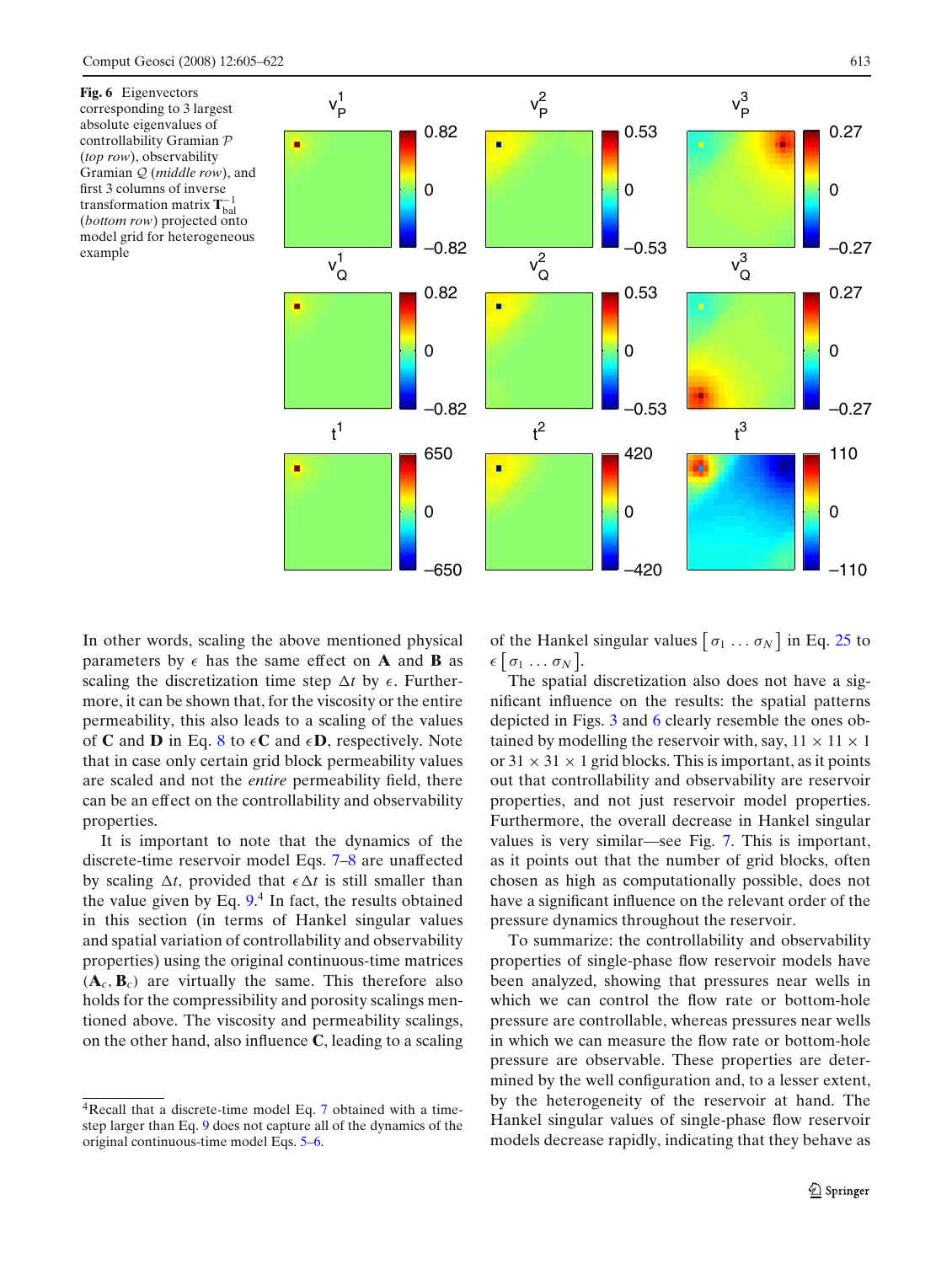<span id="page-9-0"></span>**Fig. 7** All Hankel singular values (*left*) and 21 largest ones (*right*) of three reservoir models based on the reservoir treated in homogenous example, where each model is spatially discretized by a different number of grid blocks



models of much lower order than the order that follows from the number of discretization grid blocks.

Despite these results, there is much work still to be done in this area. Since a reservoir's recovery factor can be defined in terms of the saturations at the end of its lifecycle, a reservoir's saturation dynamics are at least as relevant for field development planning as its pressure dynamics. However, a reservoir's saturation dynamics are described by nonlinear equations, and it is therefore important to investigate how the controllability and observability of saturations change with time. This could be done by linearizing the nonlinear dynamics along a certain trajectory.

#### **4 Identifiability**

#### 4.1 History matching and identifiability

Reservoir models generally contain a significant amount of uncertainty originating from many different sources, and this can have a large influence on the predictions of future production. In order to reduce the uncertainty associated with physical reservoir parameters, it is common to define a cost function (typically the weighted squared difference between predicted and measured data), and minimize it over all possible parameter values. In reservoir engineering, this procedure is referred to as history matching, and in this paper, we consider history matching production data to identify physical parameters in single-phase flow reservoirs.

Let us stack all of the uncertain parameters in a vector *θ*. Furthermore, let us assume that measurements  $\bar{y}_1, \ldots, \bar{y}_n$  are available, and that these have been generated by the system

$$
\mathbf{p}_{k+1} = \mathbf{A}(\boldsymbol{\theta})\mathbf{p}_k + \mathbf{B}(\boldsymbol{\theta})\mathbf{u}_k, \tag{28}
$$

$$
\mathbf{y}_k = \mathbf{C}(\boldsymbol{\theta}) \mathbf{p}_k + \mathbf{D}(\boldsymbol{\theta}) \mathbf{u}_k \tag{29}
$$

with initial condition

$$
\mathbf{p}_0 = \bar{\mathbf{p}}_0 \tag{30}
$$

for some unknown  $\theta = \bar{\theta}$  (i.e., the parameters of the data-generating system), known manipulated input  $\mathbf{u}_0, \ldots, \mathbf{u}_{n-1}$  and known initial state  $\bar{\mathbf{p}}_0$ , where Eqs. 28 and 29 are the generalizations of Eqs. [7](#page-2-0) and [8,](#page-2-0) respectively. We assume that the input contains enough frequencies to obtain informative measurements, also called persistently exciting—[\[26\]](#page-17-0). A common history matching approach is, then, to consider the following nonlinear least-squares problem:

# **Problem 1**

minimize 
$$
V(\theta) := \sum_{k=1}^{n} [\bar{\mathbf{y}}_k - \mathbf{y}_k(\theta)]^T [\bar{\mathbf{y}}_k - \mathbf{y}_k(\theta)],
$$
  
over  $\theta \in \mathbb{R}^M$ 

subject to Eqs. 28, 29, and 30.

Because we assume that all modeling errors are captured in  $\theta$  and that the measurements are noisefree, Problem 1 is a least-squares problem with

$$
V(\bar{\theta}) = 0, \quad \frac{\partial V}{\partial \theta}(\bar{\theta}) = 0 \quad \text{and} \quad \frac{\partial^2 V}{\partial \theta^2}(\bar{\theta}) \ge 0.
$$

If Problem 1 has a unique local minimum at  $\theta = \bar{\theta}$ (e.g.,  $\partial^2 V / \partial \theta^2(\bar{\theta}) > 0$ ), the model structure (Eqs. 28– 29) is said to be locally identifiable. If this minimum is global, the structure is said to be globally identifiable see [\[5,](#page-16-0) [17,](#page-16-0) [26\]](#page-17-0) for a more detailed discussion.

It is well-known in the petroleum engineering community that if the vector of to-be-estimated physical parameters  $\theta$  contains the geological properties (e.g., permeability values) in all grid blocks, virtually all reservoir models of the form Eqs. 28–29 are not identifiable. Often called ill-posed, this lack of identifiability in Problem 1 is mentioned in almost all publications on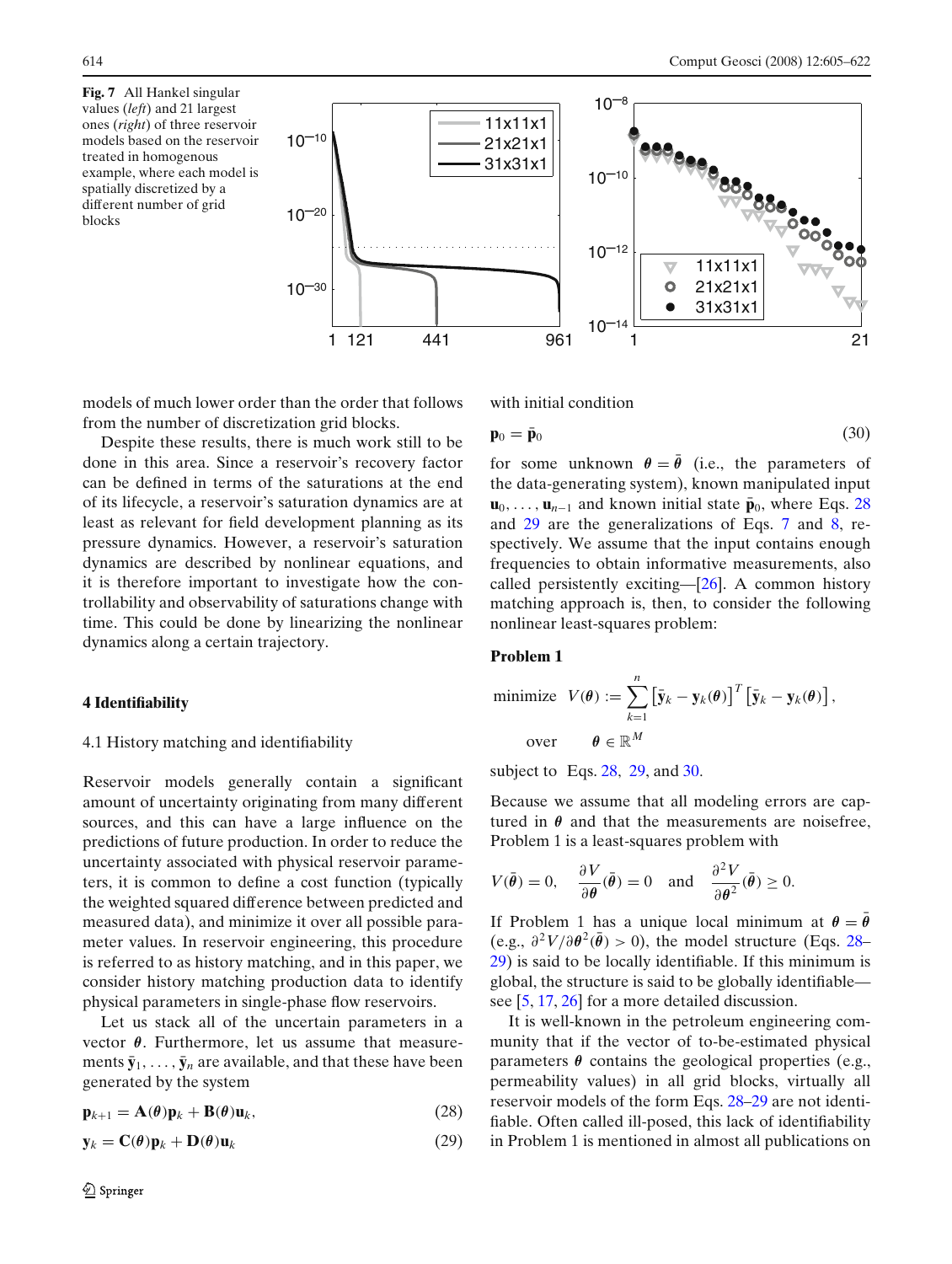<span id="page-10-0"></span>history matching and is problematic because a wrongly updated estimate  $\theta_{\text{up}}$  of  $\bar{\theta}$  can lead to a perfect history match (i.e.,  $V(\theta_{\text{up}}) = 0$ ) but incorrect long-term predictions (e.g., when the saturation front has significantly advanced)—see [\[34](#page-17-0)].

Since permeability cannot be uniquely estimated from production data, it is common to regularize the problem (i.e., render it "less" ill-posed). The most common method is to add the difference between *θ* and the initial estimate  $\theta_{\text{init}}$  to the original cost function *V* 

$$
V_{\text{reg}}(\theta) := \sum_{k=1}^{n} \left[ \bar{\mathbf{y}}_{k} - \mathbf{y}_{k}(\theta) \right]^{T} \mathbf{P}_{\mathbf{y}} \left[ \bar{\mathbf{y}}_{k} - \mathbf{y}_{k}(\theta) \right]
$$

$$
+ \left[ \theta - \theta_{\text{init}} \right]^{T} \mathbf{P}_{\theta} \left[ \theta - \theta_{\text{init}} \right],
$$

where  $P_v \in \mathbb{R}^{N_y}$  and  $P_\theta \in \mathbb{R}^N$  are weighting matrices. By weighting the data and prior mismatch terms, the resulting problem can, under certain conditions, be interpreted as finding the maximum a posteriori estimate. This is often referred to as the Bayesian estimation approach to history matching—see [\[14](#page-16-0), [33](#page-17-0)].

Whatever the history-match cost function *V* that is considered, it is often minimized using a gradientbased optimization procedure. The gradients ∂*V*/∂*θ* can be efficiently computed using the so-called adjoint method from optimal control theory—see [\[10](#page-16-0), [11](#page-16-0), [20\]](#page-16-0). The Gauss–Newton and Levenberg–Marquardt methods have been applied, among others, in [\[25](#page-17-0), [30](#page-17-0)]. A disadvantage of these methods is that they require the sensitivities or partial derivatives of the measurements  ${\bf y}_1,\ldots,{\bf y}_n$  with respect to the to-be-estimated parameters *θ*. Despite the use of the adjoint method, this becomes computationally demanding when the number of measurements and the number of parameters are large.

Reducing the computational burden in history matching has been one of the main motivations for reparameterizing *θ* by a small number of basis functions (the other being the desire to generate estimates that are geologically realistic). Some of the reparameterization techniques applied in history matching to achieve this include

- Zonation— $[20, 23]$  $[20, 23]$  $[20, 23]$  $[20, 23]$ , and adapted versions thereof— [\[6,](#page-16-0) [18\]](#page-16-0)
- Grad zones—[\[7–9\]](#page-16-0)
- Spectral decomposition and subspace methods—[\[1](#page-16-0), [30,](#page-17-0) [32\]](#page-17-0)
- Kernel principle component analysis—[\[31\]](#page-17-0)
- Discrete cosine transform—[\[21,](#page-16-0) [22\]](#page-16-0)

Despite all of these applications, it is not clear how many parameters can be uniquely identified for any particular reservoir model.

4.2 Number of identifiable parameters

For any  $k<sup>th</sup>$ -order linear system of the form Eqs. [28–29](#page-9-0) with  $N_{\rm u}$  manipulated inputs and  $N_{\rm y}$  measured outputs, there exists a transformation  $T_{can}$  such that, in the transformed coordinates, the state-space matrices that result from Eqs. [23–24](#page-4-0) are in a so-called canonical form, which we will denote by

$$
\hat{\mathbf{A}}(\theta) := \mathbf{T}_{\text{can}} \mathbf{A}(\theta) \mathbf{T}_{\text{can}}^{-1}, \ \hat{\mathbf{B}}(\theta) := \mathbf{T}_{\text{can}} \mathbf{B}(\theta),
$$
  

$$
\hat{\mathbf{C}} := \mathbf{C}(\theta) \mathbf{T}_{\text{can}}^{-1}, \ \mathbf{D}(\theta).
$$

There are several canonical forms for linear multivariable systems. We consider the one discussed in [\[13](#page-16-0), [26](#page-17-0), [27](#page-17-0)], which has the following form:

- $\hat{A}$  is initially filled with zeros and ones along the superdiagonal. The  $N_{\mathbf{v}}$  rows  $r_1, r_2, r_{N_{\mathbf{v}}}$ , where  $r_0 = 0$ and  $r_{N_x} = k$ , are filled with parameters.
- **B** is filled with parameters.
- **C**ˆ is filled with zeros, but each row *i* has a one in column  $r_{i-1} + 1$ .

The parameterization is uniquely characterized by the  $N_{\mathbf{y}}$  numbers  $r_i$  that are to be chosen by the user. Note that only  $N_\text{y}$  rows in **A** have elements not equal to zero or one,  $\hat{\mathbf{B}}$  is a full matrix and  $\hat{\mathbf{C}}$  only contains zeros and ones.

As an example, for the specific situation that  $k = 9$ ,  $N_{\bf{u}} = 2$ ,  $N_{\bf{v}} = 3$ ,  $r_1 = 3$ ,  $r_2 = 5$ , and  $r_3 = 9$  this canonical form is as follows:

**A**ˆ (*θ*) = ⎡ ⎢ ⎢ ⎢ ⎢ ⎢ ⎢ ⎢ ⎢ ⎢ ⎢ ⎢ ⎢ ⎣ 010000000 001000000 ××××××××× 000010000 ××××××××× 000000100 000000010 000000001 ××××××××× ⎤ ⎥ ⎥ ⎥ ⎥ ⎥ ⎥ ⎥ ⎥ ⎥ ⎥ ⎥ ⎥ ⎦ , **B**ˆ (*θ*) = ⎡ ⎢ ⎢ ⎢ ⎢ ⎢ ⎢ ⎢ ⎢ ⎢ ⎢ ⎢ ⎢ ⎣ × × × × × × × × × × × × × × × × × × ⎤ ⎥ ⎥ ⎥ ⎥ ⎥ ⎥ ⎥ ⎥ ⎥ ⎥ ⎥ ⎥ ⎦ , **C**ˆ = ⎡ ⎣ 100000000 000100000 000001000 ⎤ <sup>⎦</sup> , **<sup>D</sup>**(*θ*) <sup>=</sup> ⎡ ⎣ × × × × × × ⎤ ⎦ ,

and, as such, is completely described by the nonzero elements of **A**, **B**, and **D**. In other words, any  $k^{\text{th}}$ order linear system of the form Eqs. [28–29](#page-9-0) with *N***<sup>u</sup>** manipulated inputs and *N***<sup>y</sup>** can be completely described by at most

$$
N_{\text{max}} = (N_{\mathbf{u}} + N_{\mathbf{y}}) \times k + N_{\mathbf{u}} N_{\mathbf{y}} \tag{31}
$$

parameters—[\[26](#page-17-0)]. In the example above,  $N_{\text{max}} = 51$ .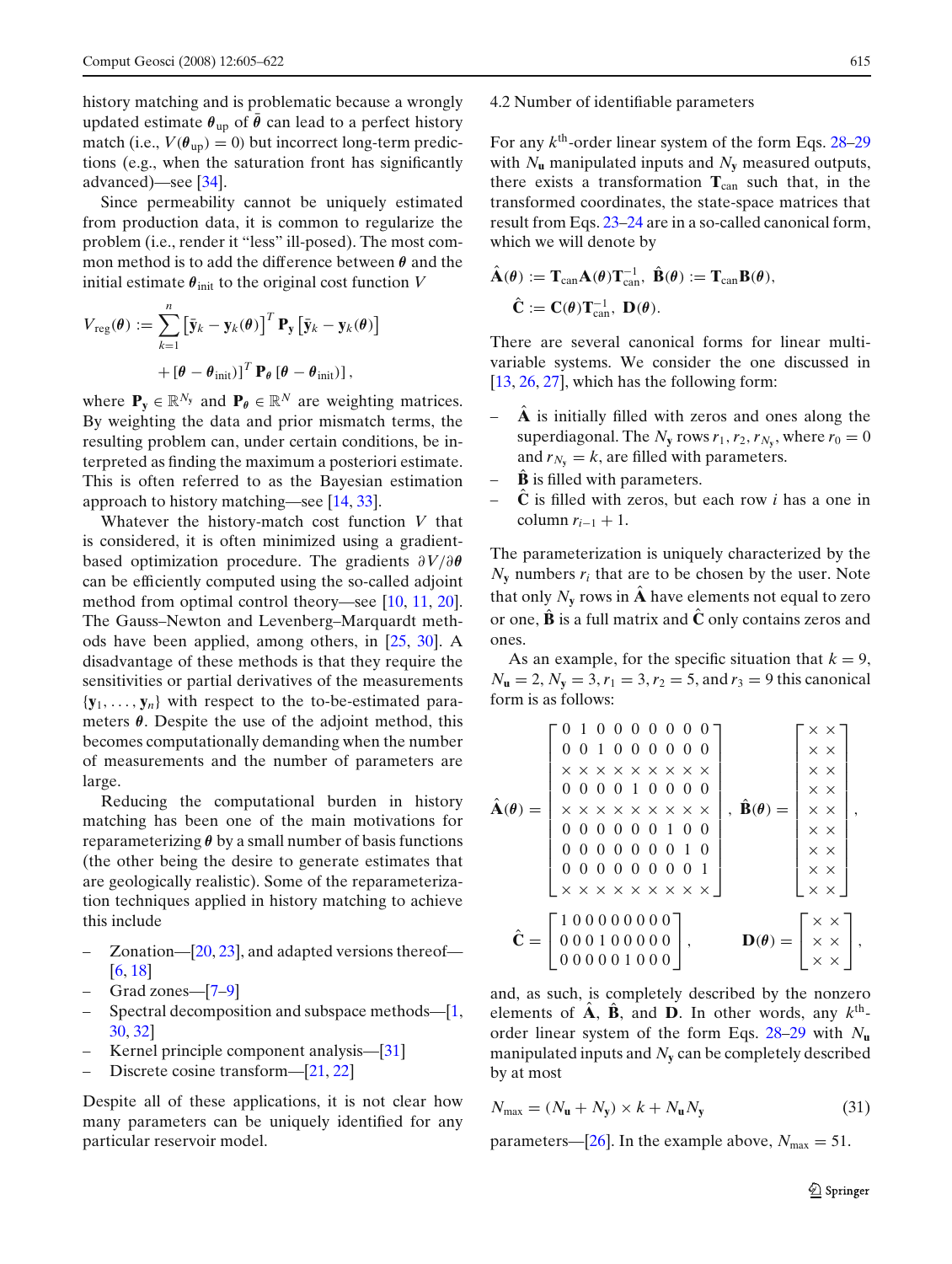<span id="page-11-0"></span>However, as shown in Section [3,](#page-3-0) the relevant order *k* of single-phase flow reservoir models is much smaller than their original order *N* (determined by the number of grid blocks, often chosen as high as possible). Furthermore, while the physical reservoir parameters (e.g., the grid block permeabilities) do influence the input–output behavior, they do not significantly influence the relevant *order* of the input–output behavior (e.g., Figs. [2](#page-6-0) and [5](#page-7-0) show the same rapid decline in Hankel singular values). This means that, unless there are many wells  $N_{\bf{u}}$  in which we can control the flow rate or bottom-hole pressure and many wells  $N_{\mathbf{v}}$  in which we can observe the flow rate or bottom-hole pressure, the number of identifiable parameters will be much smaller than the number of grid blocks *N*. Consequently, if the grid block permeabilities are to be estimated, the resulting reservoir model structure is not identifiable. We stress that this lack of identifiability is not the result of applying a particular transformation to the original state-space matrices  $\{A(\theta), B(\theta), C(\theta), D(\theta)\}\$  describing single-phase flow, but that there are fundamental reasons for it.

For example, consider again the homogeneous single-phase flow reservoir model of Section [3.3.](#page-5-0) Recall that the reservoir is modeled by  $21 \times 21 \times 1$  grid blocks, and the order of the model is, therefore,  $N = 441$ . However, the Hankel singular values depicted in Fig. [2](#page-6-0) decline very rapidly. In fact, we have

$$
2(\sigma_{16} + \ldots + \sigma_{441}) = 8.0 \times 10^{-3}.
$$

According to Section [3,](#page-3-0) the  $H_{\infty}$  norm of the error between the full order model and a 15<sup>th</sup>-order approximation is therefore less than  $10^{-2}$ . In other words, the relevant order of the model is  $k = 15$  and the relevant input–output behavior is described by at most

$$
N_{\text{max}} = (N_{\mathbf{u}} + N_{\mathbf{y}}) \times k + N_{\mathbf{u}} N_{\mathbf{y}}
$$
  
= (4 + 4) \times 15 + 4 \times 4 = 136

parameters. If *θ* contains the permeability in all 441 grid blocks, then the model structure Eqs. [28–29](#page-9-0) is clearly not identifiable. This gap between the maximum number of identifiable parameters *N*max and the number of to-be-identified parameters (e.g., *N* in the case of grid block permeabilities) is much larger for realistic reservoir models with  $N = 10^4 - 10^6$  grid blocks.

# 4.3 Relevant spatial patterns of permeability

In Section [3,](#page-3-0) it was demonstrated that Eqs. [28–29](#page-9-0) can be decomposed into a part that is both controllable

and observable (i.e., belongs to the *k* largest Hankel singular values) and a part that is poorly controllable and/or poorly observable (i.e., belongs to the  $N - k$ smallest Hankel singular values). The choice of *k* of course depends on what is considered to be relevant for the input–output behavior. For example, if the  $H_{\infty}$  norm of the approximation error should be less than  $10^{-3}$ , *k* will generally be larger than for  $10^{-2}$ . Let us assume that a particular choice for *k* has been made, and let  $T_{bal}$  denote the balancing matrix as introduced in Section [3.2,](#page-4-0) corresponding to Eqs. [28–29.](#page-9-0) The controllable and observable part of Eqs. [28–29](#page-9-0) is represented by

$$
\{\tilde{\mathbf{A}}_{11}(\boldsymbol{\theta}),\tilde{\mathbf{B}}_{1}(\boldsymbol{\theta}),\tilde{\mathbf{C}}_{1}(\boldsymbol{\theta}),\mathbf{D}(\boldsymbol{\theta})\},
$$

resulting from

$$
\begin{bmatrix}\n\mathbf{T}_{\text{bal},1} & \mathbf{0} \\
\mathbf{T}_{\text{bal},2} & \mathbf{0} \\
\hline\n\mathbf{0} & \mathbf{I}\n\end{bmatrix}\n\begin{bmatrix}\n\mathbf{A}(\theta) & \mathbf{B}(\theta) \\
\hline\n\mathbf{C}(\theta) & \mathbf{D}(\theta)\n\end{bmatrix}\n\begin{bmatrix}\n\hat{\mathbf{T}}_{\text{bal},1} & \hat{\mathbf{T}}_{\text{bal},2} & \mathbf{0} \\
\hline\n\mathbf{0} & \mathbf{0} & \mathbf{I}\n\end{bmatrix}\n=\n\begin{bmatrix}\n\tilde{\mathbf{A}}_{11}(\theta) & \tilde{\mathbf{A}}_{12}(\theta) & \tilde{\mathbf{B}}_{1}(\theta) \\
\tilde{\mathbf{A}}_{21}(\theta) & \tilde{\mathbf{A}}_{22}(\theta) & \tilde{\mathbf{B}}_{2}(\theta) \\
\tilde{\mathbf{C}}_{1}(\theta) & \tilde{\mathbf{C}}_{2}(\theta) & \mathbf{D}(\theta)\n\end{bmatrix},
$$

where  $\mathbf{A}_{12}(\theta), \mathbf{A}_{21}(\theta) \mathbf{B}_2(\theta)$ , and  $\mathbf{C}_2(\theta)$  are almost zero and  $T_{bal}$  and  $T_{bal}^{-1}$  have been partitioned according to the first *k* rows and columns, respectively:

$$
\mathbf{T}_{bal} = \begin{bmatrix} \mathbf{T}_{bal,1} \\ \mathbf{T}_{bal,2} \end{bmatrix} , \quad \mathbf{T}_{bal}^{-1} = \begin{bmatrix} \hat{\mathbf{T}}_{bal,1} \; \hat{\mathbf{T}}_{bal,2} \end{bmatrix}.
$$

This decomposition is depicted in Fig. [8.](#page-12-0)

From a history-matching perspective, it clearly only makes sense to change an initial permeability estimate  $θ$  in a direction  $Δθ$  that affects the cost function *V* as defined in Problem 1. Similarly, from a controllability and observability perspective, it clearly only makes sense to change an initial permeability estimate in a direction that affects the controllable and observable part of the reservoir model (i.e., the quadruple  ${ {\bf A}_{11}(\theta), {\bf B}_{1}(\theta), {\bf C}_{1}(\theta), {\bf D}(\theta) }$  in Fig. [8\)](#page-12-0). If the inputs are persistently exciting, this boils down to the same thing.

Consider the special situation that *θ* contains the permeability values in all *N* grid blocks, or

$$
\boldsymbol{\theta} = \begin{bmatrix} k_1 \dots k_N \end{bmatrix}^T. \tag{32}
$$

Let us focus on the effect of a variation  $\Delta\theta$  on  ${ {\bf A}_{11}(\theta), {\bf B}_{1}(\theta), {\bf C}_{1}(\theta), {\bf D}(\theta) }$  in the coordinates corresponding to a fixed **T**bal. Recall from Section [2](#page-2-0) that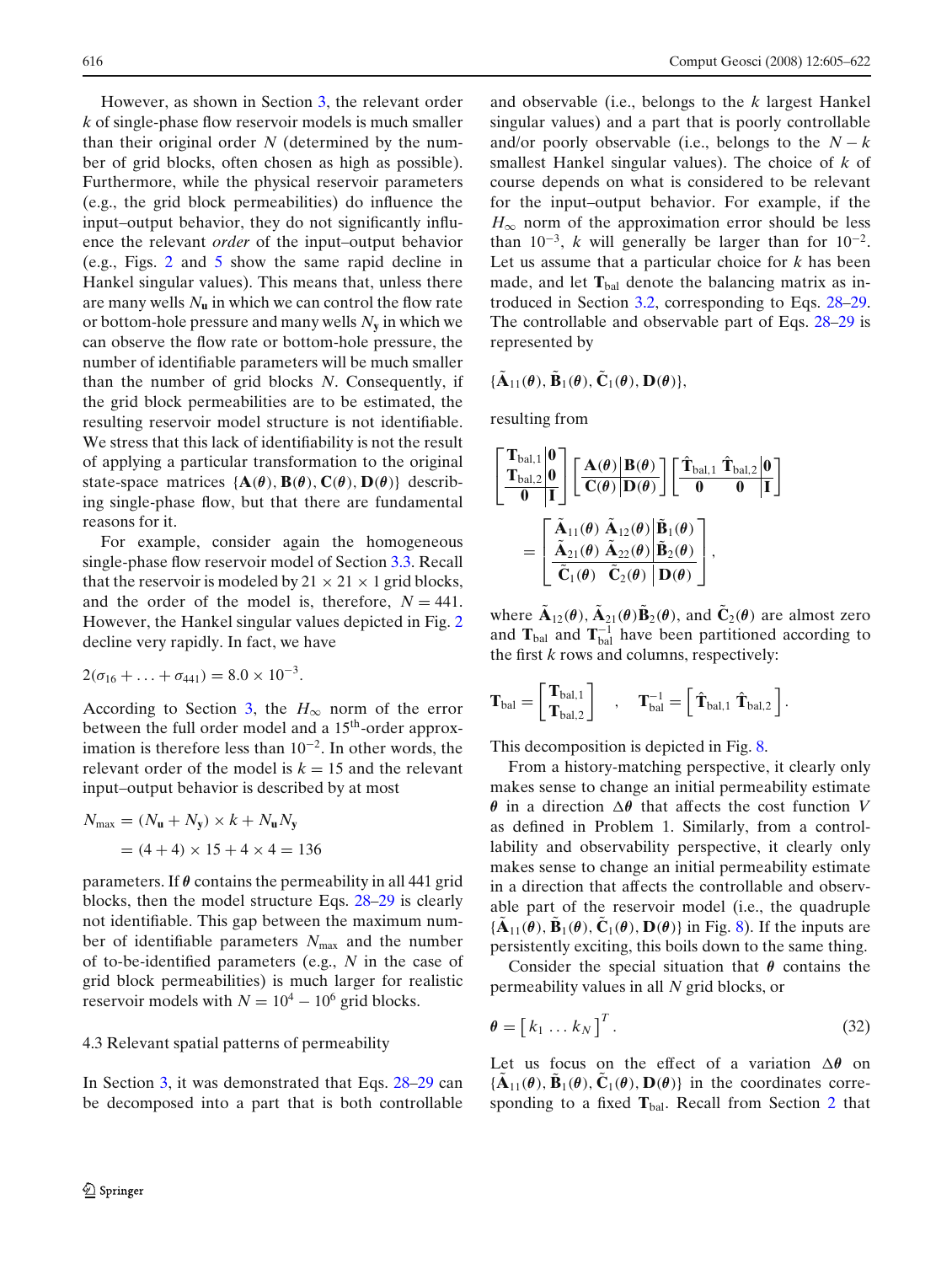<span id="page-12-0"></span>

the permeability value  $k_j$  only enters **B** if grid block *j* contains a well. A variation  $\Delta\theta_i$  will therefore only have an effect on  $\mathbf{B}_1$  if grid block *j* contains a well. The same reasoning applies to  $\tilde{\mathbf{C}}_1$  and **D**. On the other hand, the effect of a variation  $\Delta\theta$  on  $\mathbf{A}_{11}$  is

$$
\mathbf{T}_{\text{bal},1}\mathbf{A}(\theta + \Delta\theta)\hat{\mathbf{T}}_{\text{bal},1} - \underbrace{\mathbf{T}_{\text{bal},1}\mathbf{A}(\theta)\hat{\mathbf{T}}_{\text{bal},1}}_{=\tilde{\mathbf{A}}_{11}(\theta)}
$$
\n
$$
= \sum_{j=1}^{N} \mathbf{T}_{\text{bal},1} \frac{\partial \mathbf{A}}{\partial \theta_{j}}(\theta)\hat{\mathbf{T}}_{\text{bal},1}\Delta\theta_{j} + o(\Delta\theta). \tag{33}
$$

where *o* denotes terms of small order  $\Delta\theta$ . By defining  $\Pi(\boldsymbol{\theta}) \in \mathbb{R}^{k^2 \times N}$ 

$$
\Pi(\theta) := \left[ \text{vec} \left\{ \mathbf{T}_{\text{bal},1} \frac{\partial \mathbf{A}}{\partial \theta_1} (\theta) \hat{\mathbf{T}}_{\text{bal},1} \right\} \cdots \right]
$$

$$
\text{vec} \left\{ \mathbf{T}_{\text{bal},1} \frac{\partial \mathbf{A}}{\partial \theta_N} (\theta) \hat{\mathbf{T}}_{\text{bal},1} \right\} \right],
$$
(34)

we can rewrite Eq. 33 as

vec 
$$
\left\{ \mathbf{T}_{bal,1} \mathbf{A}(\theta + \Delta \theta) \hat{\mathbf{T}}_{bal,1} - \underbrace{\mathbf{T}_{bal,1} \mathbf{A}(\theta) \hat{\mathbf{T}}_{bal,1}}_{=\hat{\mathbf{A}}_{11}(\theta)} \right\}
$$
\n
$$
= \Pi(\theta) \Delta \theta + o(\Delta \theta). \tag{35}
$$

Consider again the homogeneous example of Section [3.3.](#page-5-0) In Section [4.2,](#page-10-0) we computed that the relevant order of the model is  $k = 15$ . The matrix  $\Pi$  can now be computed using Eq. 34. The right singular vectors corresponding to the three largest singular values of  $\Pi$ are depicted in Fig. 9. In each of the plots, the vector under consideration is projected onto the model grid. Since each component of  $\theta$  relates to the permeability  $k_i$  in a specific grid block *j* and, thereby, a specific physical location, this projection allows us to interpret how the reservoir model's relevant input–output behavior (as captured by  $\mathbf{A}_{11}$ ) varies over space. Note that the scales of these plots differ and that the nonzero areas are of particular interest, as these represent areas where changes in permeability affect the input–output behavior.

Since wells 2 and 4 from Fig. [1](#page-5-0) do not appear as nonzero areas in the plots of Fig. 9, we conclude that permeability variations in grid blocks near wells in which we can both control and observe affect the input– output behavior more than permeability variations in grid blocks far from these wells. This is in line with results presented in [\[35\]](#page-17-0), and is also very similar to the results from Section [3](#page-3-0) on how a reservoir model's controllability and observability properties vary over space. In fact, the nonzero areas in the plots of Fig. 9 strongly resemble those in the bottom row of Fig. [3.](#page-6-0) In



**Fig. 9** Right singular vectors corresponding to three largest singular values of  $\Pi$  projected onto model grid for homogeneous example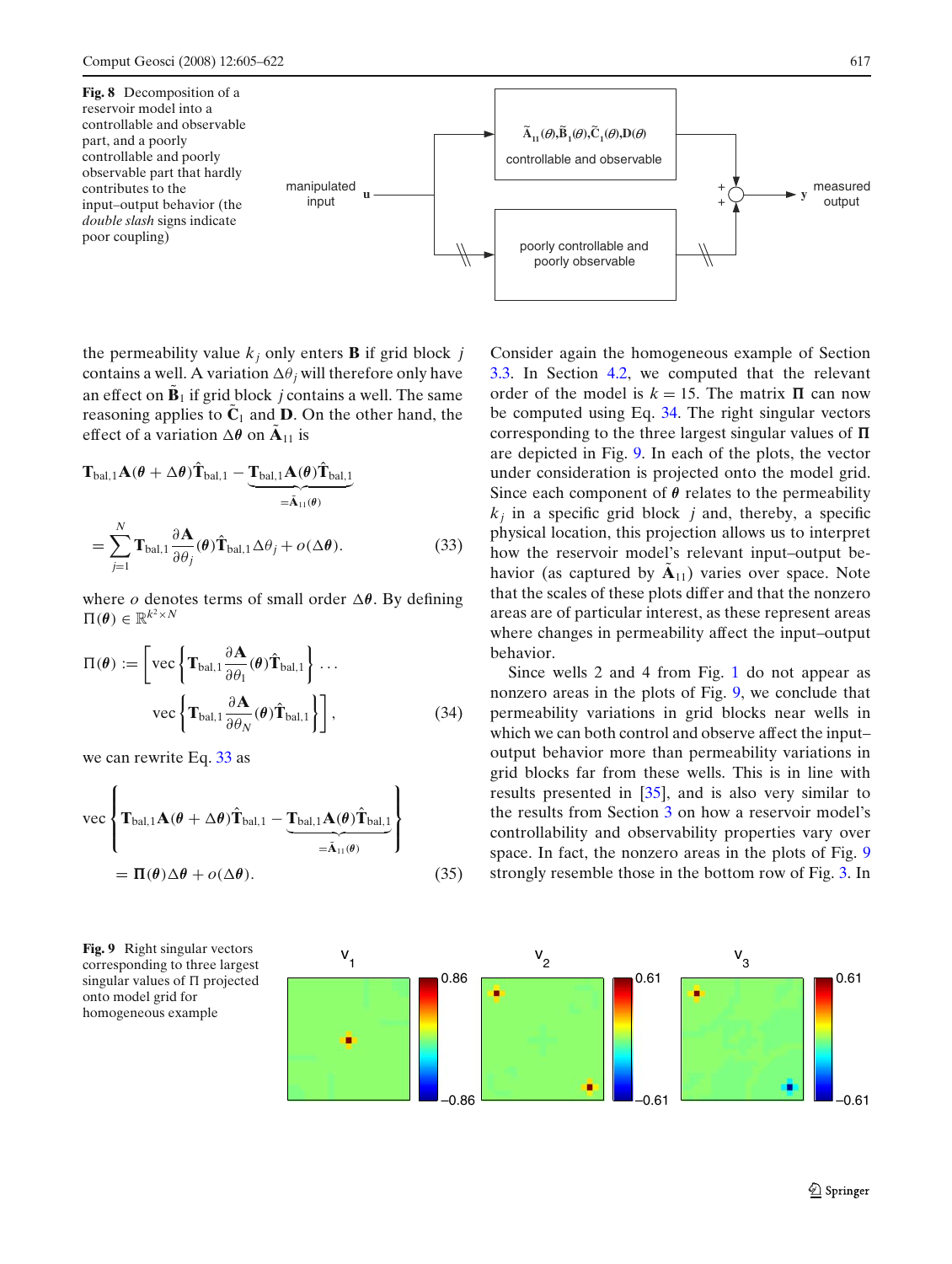<span id="page-13-0"></span>**Fig. 10** Grid block numbering for a 2D model of  $5 \times 5$  grid blocks (a) and corresponding nonzero elements of  $\partial$ **A**/ $\partial \theta_{12}$  (**b**). Note that these only appear in the rows and columns of grid block 12 and its neighbors 7, 11, 13, and 17



other words, the relevant spatial patterns of pressure strongly resemble the relevant spatial patterns of permeability. This can be explained as follows.

The matrices  $\mathbf{T}_{ij}$  from Section [2,](#page-2-0) which are used to construct **A**, have a very sparse structure. Consequently, **A** also has a very sparse structure, as does ∂**A**/∂*θj*. In fact, ∂**A**/∂*θ<sup>j</sup>* has, at most, 13 nonzero elements for a 2D reservoir model—see Fig. 10. Moreover, the nonzero components of ∂**A**/∂*θ<sup>j</sup>* only appear in the rows and columns corresponding to grid block *j* and its neighbors.

Similarly, Figs. [3](#page-6-0) and [6](#page-8-0) show that the nonzero components of  $\hat{\mathbf{T}}_{bal,1}$  spatially correspond to grid blocks near wells in which we can both control and observe. Although not depicted in any of the figures, this also holds for the rows of **T**bal,1. Consequently, the

$$
\mathbf{T}_{\text{bal},1} \frac{\partial \mathbf{A}}{\partial \theta_j}(\boldsymbol{\theta}) \hat{\mathbf{T}}_{\text{bal},1}
$$

term in Eq. [33](#page-12-0) and thereby the  $j^{\text{th}}$  column of  $\Pi$  only contains nonzero elements if *j* corresponds to a grid block near a production or injection well with a flow meter or a pressure gauge.

To summarize: the relevant spatial patterns of permeability strongly resemble the relevant spatial patterns of pressure. This is quite intuitive, as it implies that permeability in an area where we can control and observe has a greater effect on the input–output behavior than in an area where we cannot.

# 4.4 Controllability and observability-based reparameterization

In Section [4.2,](#page-10-0) it was shown that the model structure of Eqs. [28–29](#page-9-0) is not identifiable if *θ* contains the grid block permeability values as in Eq. [32.](#page-11-0) We therefore propose to regularize Problem 1 by reparameterizing *θ* as

$$
\theta = \Phi \alpha, \tag{36}
$$

where  $\Phi \in \mathbb{R}^{N \times L}$  is called the reparameterization matrix and  $L \ll N$  is the number of to-be-estimated (nonphysical) parameters (i.e., the number of elements in  $\alpha$ ). The columns of  $\Phi$  are referred to as basis functions, and linear combinations of these can represent relevant spatial patterns of permeability.

Since the relevant spatial patterns of permeability strongly resemble the relevant spatial patterns of pressure, we propose to choose the first  $L - 1$  columns of the inverse balancing matrix  $T_{bal,1}$ , with an additional vector of ones to account for an overall increase or decrease in permeability. By solving the regularized problem

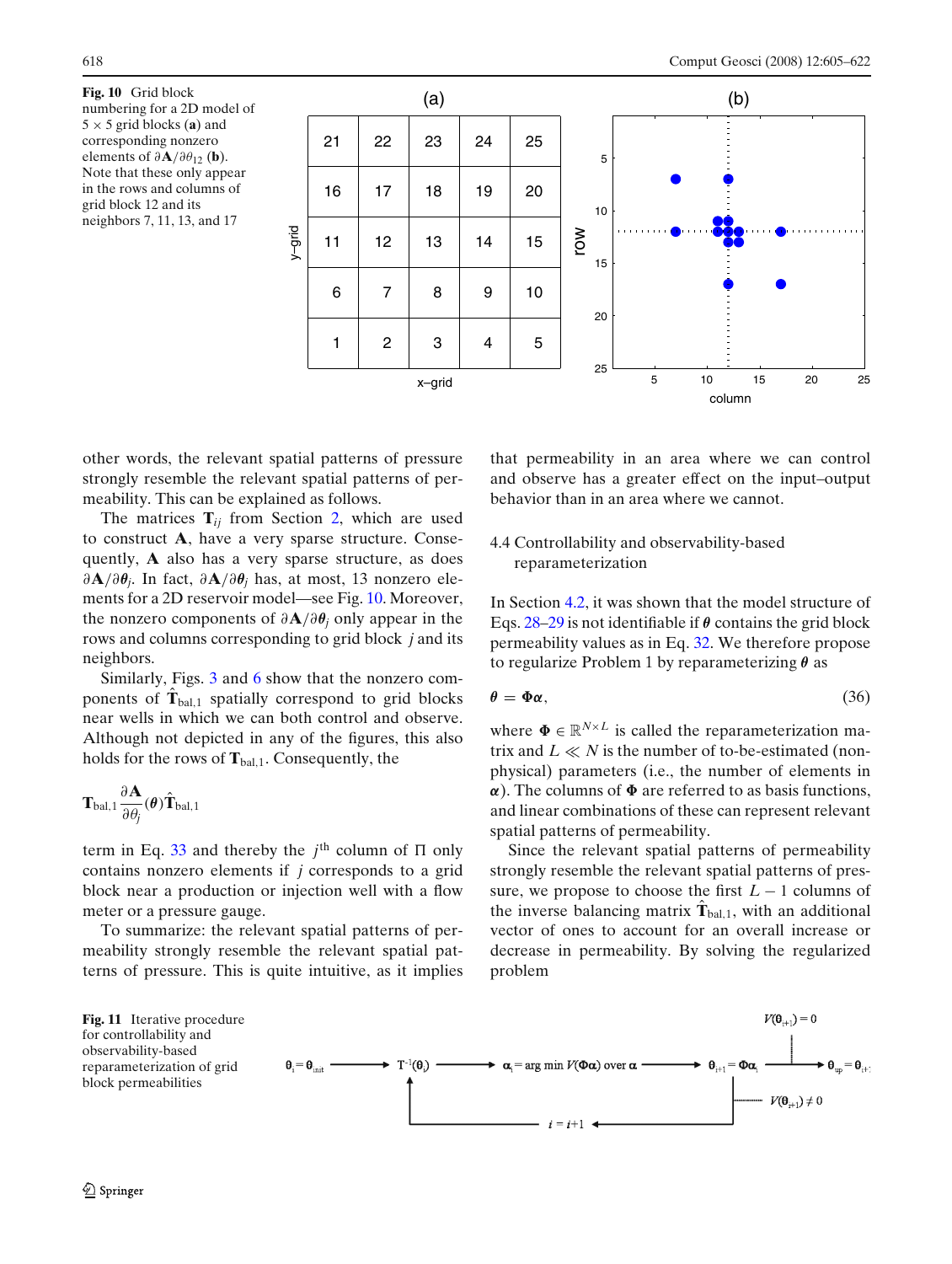<span id="page-14-0"></span>



# **Problem 2**

minimize 
$$
V(\Phi \alpha) = \sum_{k=1}^{n} [\bar{y}_k - y_k(\Phi \alpha)]^T [\bar{y}_k - y_k(\Phi \alpha)]
$$
  
\nover  $\alpha \in \mathbb{R}^L$   
\nsubject to  $\mathbf{p}_{k+1} = \mathbf{A}(\Phi \alpha) \mathbf{p}_k + \mathbf{B}(\Phi \alpha) \mathbf{u}_k$ ,  
\n $\mathbf{p}_0 = \bar{\mathbf{p}}_0$ ,

$$
\mathbf{y}_k = \mathbf{C}(\Phi \alpha) \mathbf{p}_k + \mathbf{D}(\Phi \alpha) \mathbf{u}_k.
$$

using a gradient-based optimization procedure starting from an initial estimate  $\theta_{\text{init}} = \Phi \alpha_{\text{init}}$ , we only update the permeability in directions that affect the controllable and observable part of the reservoir model and, thereby, *V*. Note that *L* should be smaller than or equal



**Fig. 13** Minimum value of history match cost function *V* for different number of basis functions *L*

to  $N_{\text{max}}$ , as given by Eq. [31,](#page-10-0) if Problem 2 is to have a unique solution.

However,  $\hat{\mathbf{T}}_{bal,1}$  varies with  $\theta$ —see, for example, the lower plots in Fig. [3,](#page-6-0) which closely resemble but are not identical to those in Fig. [6.](#page-8-0) Therefore, our approach might lead to a local minimum for Problem 2 that is not equal to zero (i.e., not a perfect history match). An alternative method is therefore depicted in Fig. [11.](#page-13-0) Here,  $\mathbf{T}_{bal,1}$  is reevaluated if there is no more decrease in *V* and a local minimum for Problem 2 is found. This reevaluation leads to a new set of basis functions, which might possibly succeed in further decreasing *V*. This controllability and observability-based regularization is applied in the following example.

# 4.5 Example

Consider again the heterogeneous reservoir treated in Section [3](#page-3-0) and the problem of identifying the logarithm<sup>5</sup> of its permeability as depicted in Fig. [4.](#page-7-0) This permeability, whose logarithm is denoted by  $\bar{\theta}$ , is assumed to be the only source of uncertainty. There are 200 perfect pressure measurements  $\bar{y}_1, \ldots, \bar{y}_{200}$  available every  $\Delta t = 0.013$  s, which have been generated by Eqs. [28–](#page-9-0)  $29$  using  $\theta = \bar{\theta}$ , an initial state of  $\mathbf{p}_0 = 100$  bar, and a manipulated input  $\mathbf{u}_0$ , ...,  $\mathbf{u}_{199}$  depicted in Fig. 12. This input contains enough frequencies to obtain informative measurements (i.e., it is persistently exciting).

<sup>5</sup>The logarithm of permeability is used in order to avoid negative permeability estimates and to improve the numerical conditioning of the problem.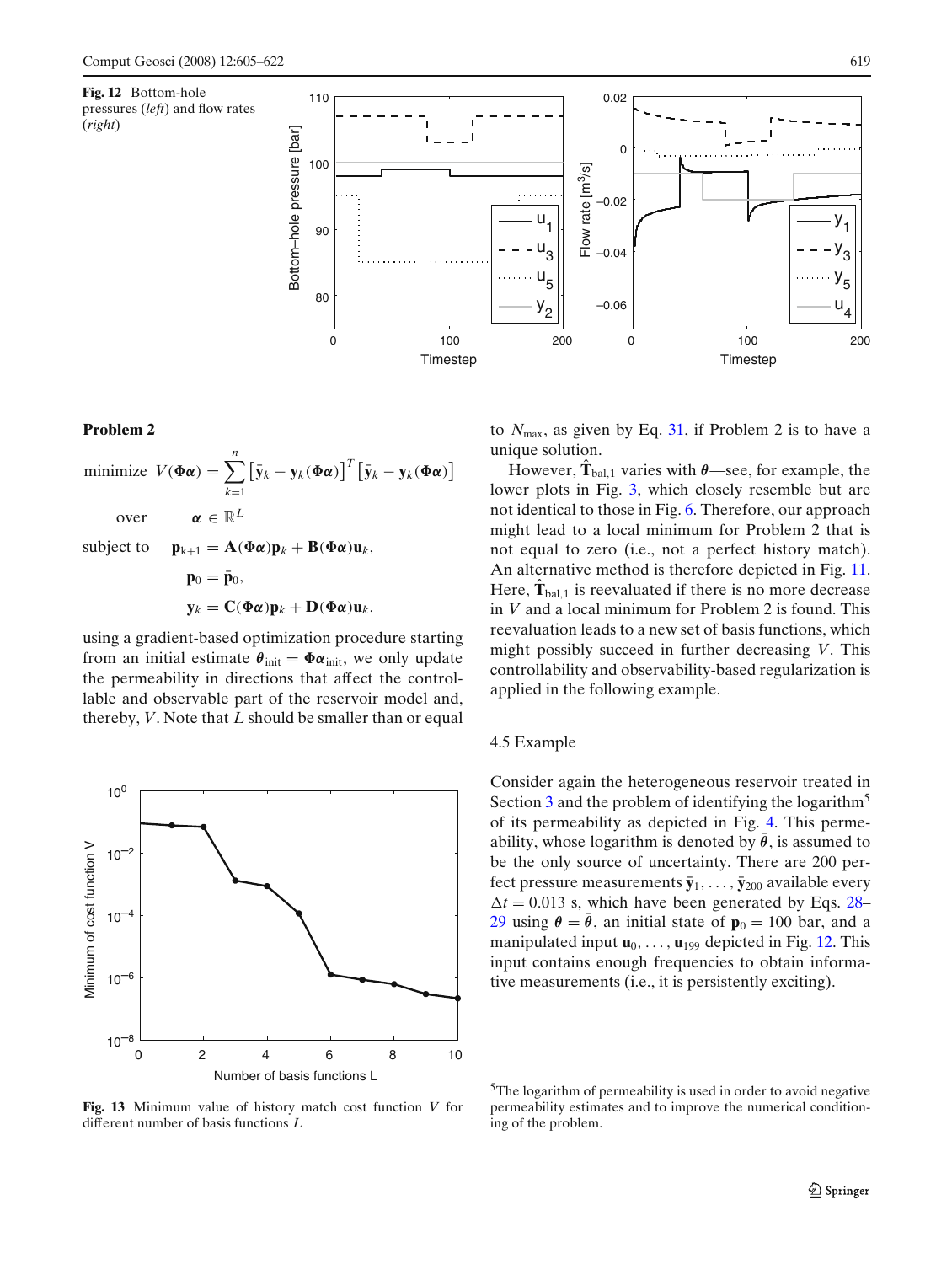

**Fig. 14** Updated estimate of heterogeneous permeability using 4 basis functions

The initial estimate  $\theta_{\text{init}}$  of  $\bar{\theta}$  is chosen to be homogeneous with a permeability equivalent to  $5 \text{ mD} =$  $5 \times 10^{-14}$  m<sup>2</sup>. Since we estimate the logarithm of permeability in square meters, the initial estimate is  $10 \log(5 \times 10^{-14}) = -13.3$ . Based on this estimate, the Hankel singular values and the balancing matrix  $\mathbf{T}_{bal}(\theta_{init})$  are computed as in Section [3](#page-3-0) using  $\Delta t =$ 0.013 s. We stress that this balancing matrix corresponds to the initially estimated model, and not the true one. The squared difference of the measured outputs of this model with the true measured outputs, as defined in Eq. 37, is  $V(\theta_{\text{init}}) = 8.7 \times 10^{-2}$ . The goal is to update this estimate by solving Problem 2 using a gradientbased optimization procedure (e.g., the MATLAB function lsqnonlin).

The reparameterization matrix  $\Phi$  is chosen as

$$
\mathbf{\Phi} = \left[ \mathbf{I}_{N \times 1} \hat{\mathbf{t}}_1 \dots \hat{\mathbf{t}}_L \right],\tag{37}
$$

$$
\boldsymbol{\alpha}_{\text{init}} = \begin{bmatrix} -13.3 & 0 & \dots & 0 \end{bmatrix} . \tag{38}
$$

where  $\hat{\mathbf{t}}_j$  denotes the *j*<sup>th</sup> column of  $\mathbf{T}_{bal}^{-1}$ . The number of columns  $L$  of the reparameterization matrix  $\Phi$  should be smaller or equal to the maximum number of identifiable parameters, which, in this case, is  $N_{\text{max}} = 120$ . However, very good history matches are achieved with far fewer basis functions. This is shown in Fig. [13,](#page-14-0) which depicts the minimum value of Problem 2 that is achieved with  $L = 1, \ldots, 10$ . Note that *V* decreases by five orders of magnitude using only six basis functions. The corresponding updated permeability estimate, depicted in Fig. 14, only shows a resemblance with the true permeability, depicted in Fig. [4,](#page-7-0) in the vicinity of the wells in which we can control and observe. Moreover, comparison of Figs. [2](#page-6-0) and [5](#page-7-0) illustrates that the decay in magnitude of singular values is of a similar nature for both cases, which implies that the number of identifiable basis functions is only weakly related to the degree of heterogeneity.

It is interesting to note that we can construct permeability estimates that appear different but lead to virtually the same input–output behavior and, thereby, history match cost function *V*. Three such estimates are depicted in Fig. 15. These permeability estimates are constructed by adding linear combinations of columns of  $\hat{\mathbf{T}}_{bal,2}$  to the estimate depicted in Fig. 14. The corresponding value of the history match cost function *V*, originally  $1.3 \times 10^{-6}$ , hardly changes.

Finally, it should be noted that this particular application involves history matching with 200 measurements taken every  $\Delta t = 0.013$  s, which is clearly not very realistic—see the signals depicted in Fig. [12.](#page-14-0) This is



**Fig. 15** Alternative estimates of heterogeneous permeability constructed by adding columns of  $\hat{\mathbf{T}}_{bal,2}$  to the estimate depicted in Fig. 14, and corresponding values of history match cost function *V*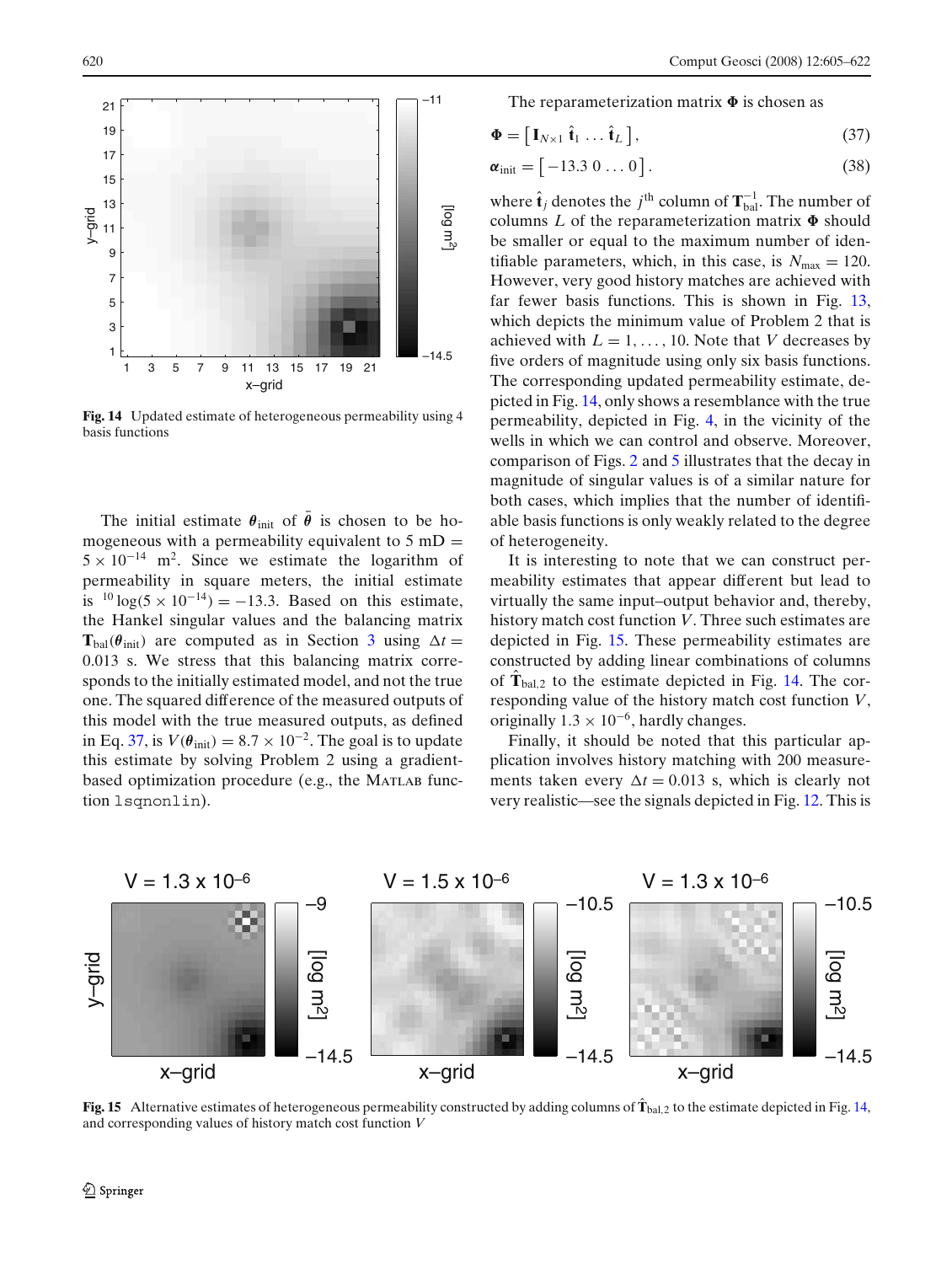<span id="page-16-0"></span>due to the reservoir's relatively small size and high permeability, as well as the low compressibility of the fluid. However, for larger reservoirs with lower permeability and higher compressibility, the sampling time  $\Delta t$  can be much larger.

# **5 Conclusions**

The most controllable and observable pressures in single-phase flow reservoir models can be computed by performing an eigenvalue decomposition of the controllability and observability Gramians. By projecting the eigenvectors corresponding to the largest absolute eigenvalues of the Gramians onto the model grid, we can interpret how the reservoir model's controllability and observability properties vary over space. It turns out that pressures near wells in which we can control the flow rate or bottom-hole pressure are controllable, whereas pressures near wells in which we can measure the flow rate or bottom-hole pressure are observable. Furthermore, the controllability and observability properties are determined by the well configuration (i.e., the number and location of wells) and, to a lesser extent, the heterogeneity of the reservoir at hand.

The Hankel singular values of single-phase flow reservoir models decrease rapidly, indicating that they behave as models of much lower order. The latter severely limits the number of identifiable parameters. An upper bound  $N_{\text{max}}$  for the maximum number of identifiable parameters is given. It is shown that if the vector of to-be-estimated parameters contains the *N* grid block permeabilities, then  $N_{\text{max}} \ll N$  and the model structure is not identifiable. Furthermore, by inspecting how the controllable and observable part of a reservoir model depends on permeability, it is shown that the relevant spatial patterns of permeability strongly resemble the relevant spatial patterns of pressure. Consequently, a new method of regularization is to reparameterize permeability through a linear combination of the most relevant spatial patterns of pressure. A history matching example shows that this controllability and observability-based regularization leads to good results.

**Open Access** This article is distributed under the terms of the Creative Commons Attribution Noncommercial License which permits any noncommercial use, distribution, and reproduction in any medium, provided the original author(s) and source are credited.

# **References**

- 1. Abacioglu, Y., Oliver, D., Reynolds, A.: Efficient reservoir history matching using subspace vectors. Comput. Geosci. **5**, 151–172 (2001)
- 2. Antoulas, A.C.: Approximation of Large-Scale Dynamical Systems. SIAM, Philadelphia (2005)
- 3. Astrom, K.J., Wittenmark, B.: Computer Controlled Systems, 2nd edn. Prentice Hall, Englewood Cliffs (1990)
- 4. Aziz, K., Settari, A.: Petroleum Reservoir Simulation. Applied Science, Barking (1979)
- 5. Bellman, R., Astrom, K.J.: On structural identifiability. Math. Biosci. **7**, 329–339 (1970)
- 6. Berre, I., Lien, M., Mannseth, T.: A level-set corrector to an adaptive multiscale permeability prediction. Comput. Geosci. **11**, 27–42 (2007)
- 7. Bissell, R.C.: Calculating optimal parameters for history matching. In: 4th European Conference on the Mathematics of Oil Recovery, Roros, 7–10 June 1994
- 8. Bissell, R.C., Sharma, Y., Killough, J.E.: History matching using the method of gradients: two case studies. In: SPE Annual Conference and Exhibition (SPE 28590-MS), New Orleans, 25–28 September 1994
- 9. Brun, B., Gosselin, O., Barker, J.W.: Use of prior information in gradient-based history matching. SPE J. (SPE 87680-PA) **9**(1), 67–78 (2004)
- 10. Carter, R.D., Kemp, L.F., Pierce, A.C., Williams, D.L.: Performance matching with constraints. SPE J. (SPE 4260) **14**, 187–196 (1974)
- 11. Chavent, G.: History matching by use of optimal theory. SPE J. (SPE 4627) **1**, 74–86 (1975)
- 12. Chen, C.T.: Linear System Theory and Design, 2nd edn. Holt, Rinehart and Winston, New York (1984)
- 13. Denham, M.J.: Canonical forms for the identification of multiviarable linear systems. IEEE Trans. Automat. Contr. **19**(6), 646–656 (1974)
- 14. Gavalas, G.R., Shah, P.C., Seinfeld, J.H.: Reservoir history matching by Bayesian estimation. SPE J. (SPE 5740-PA) **16**(6), 337–350 (1976)
- 15. Gildin, E., Klie, H., Rodriguez, A., Wheeler, M.F.: Development of low-order controllers for high-order reservoir models and smart wells. In: SPE Annual Techical Conference and Exhibition (SPE 102214-MS), San Antonio, 24–27 September 2006
- 16. Glover, K.: All optimal hankel-norm approximations of linear multivariable systems and their  $\mathcal{L}^{\infty}$ -error bounds. Int. J. Control **39**(6), 1115–1193 (1984)
- 17. Glover, K., Willems, J.C.: Parameterizations of linear dynamical systems: Canonical forms and identifiability. IEEE Trans. Automat. Contr. **19**(6), 640–646 (1974)
- 18. Grimstad, A., Mannseth, T., Naevdal, G.: Adaptive multiscale permeability estimation. Comput. Geosci. **7**(1), 1–25 (2003)
- 19. Heijn, T., Markovinovic, R., Jansen, J.D.: Generation of loworder reservoir models using system-theoretical concepts. SPE J. (SPE 88361) **9**(2), 202–218 (2004)
- 20. Jacquard, P., Jain, C.: Permeability distribution from field pressure data. SPE J. (SPE 1307) **5**, 281–294, (1965)
- 21. Jafarpour, B., McLaughlin, D.B.: Efficient permeability parameterization with the discrete cosine transform. In: SPE Reservoir Simulation Symposium (SPE 106453), Houston, February 2007
- 22. Jafarpour, B., McLaughlin, D.B.: History matching with an ensemble Kalman filter and discrete cosine parameterization.